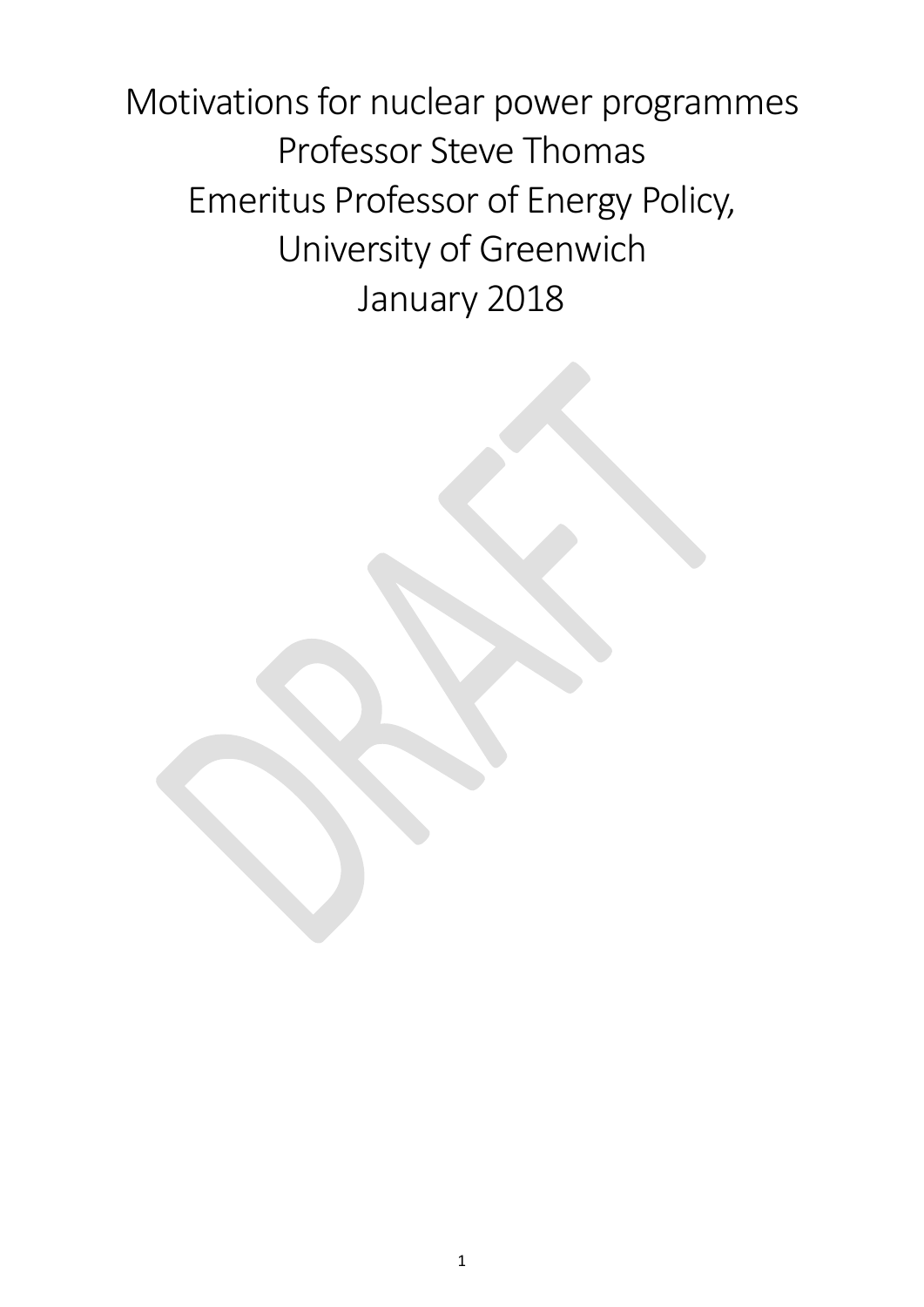# Contents

| 1. |        |  |  |  |
|----|--------|--|--|--|
| 2. |        |  |  |  |
|    | 2.1.   |  |  |  |
|    | 2.1.1. |  |  |  |
|    | 2.1.2. |  |  |  |
|    | 2.1.3. |  |  |  |
|    | 2.2.   |  |  |  |
|    | 2.3.   |  |  |  |
| 3. |        |  |  |  |
|    | 3.1.   |  |  |  |
|    | 3.2.   |  |  |  |
|    | 3.3.   |  |  |  |
|    | 3.4.   |  |  |  |
|    | 3.5.   |  |  |  |
|    | 3.6.   |  |  |  |
| 4. |        |  |  |  |
|    | 4.1.   |  |  |  |
|    | 4.2.   |  |  |  |
|    | 4.3.   |  |  |  |
|    | 4.4.   |  |  |  |
|    | 4.5.   |  |  |  |
|    | 4.6.   |  |  |  |
| 5. |        |  |  |  |
|    | 5.1.   |  |  |  |
|    | 5.2.   |  |  |  |
|    | 5.3.   |  |  |  |
|    | 5.4.   |  |  |  |
|    | 5.5.   |  |  |  |
|    | 5.6.   |  |  |  |
| 6. |        |  |  |  |
|    | 6.1.   |  |  |  |
|    | 6.2.   |  |  |  |
|    | 6.3.   |  |  |  |
|    | 6.4.   |  |  |  |
|    | 6.5.   |  |  |  |
|    | 6.6.   |  |  |  |
|    |        |  |  |  |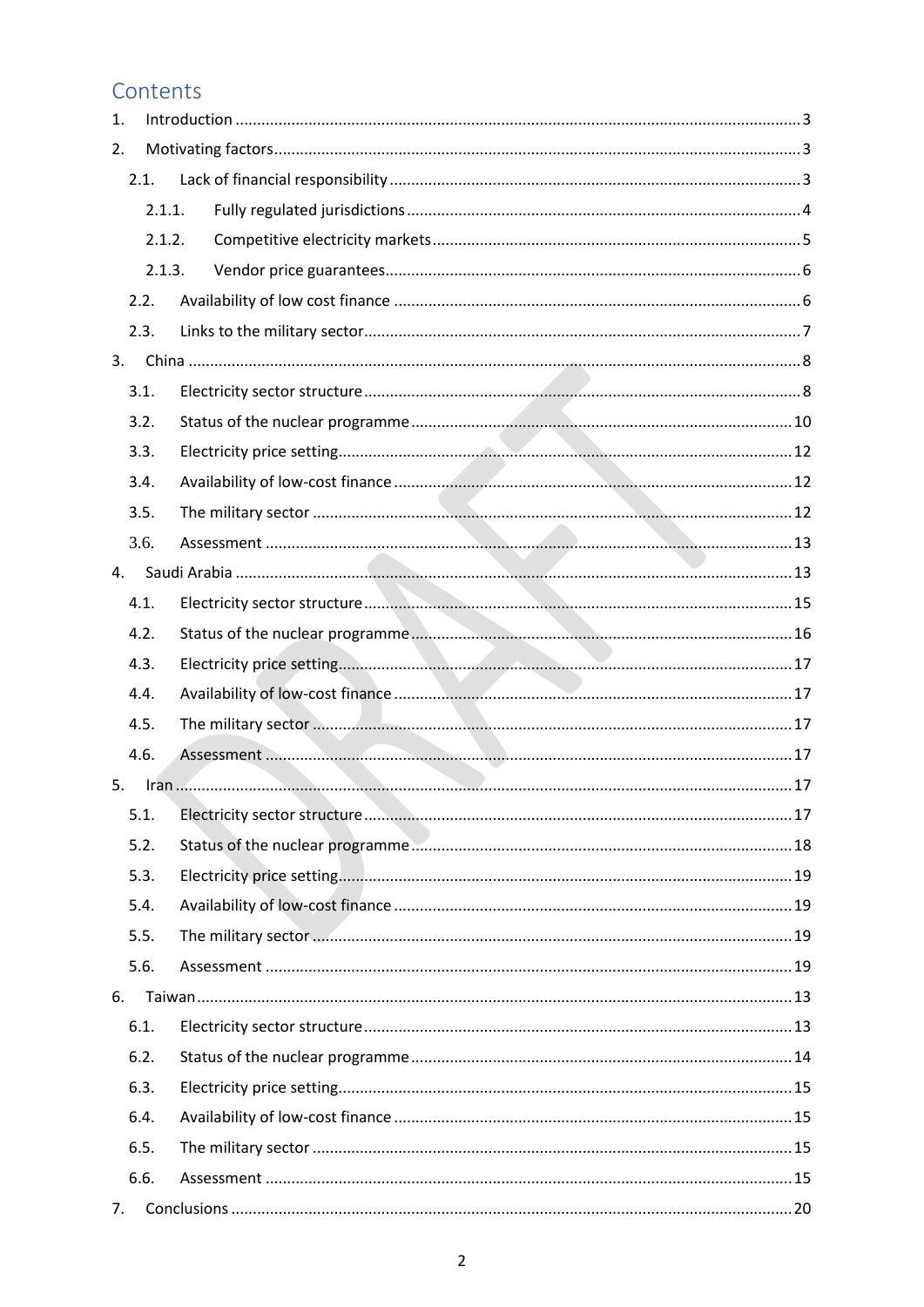# <span id="page-2-0"></span>1. Introduction

Arguably, over its 60-year commercial history nuclear power has seldom if ever been the cheapest way to add generating capacity to an electricity system and there is little sign that nuclear power is becoming more competitive. Yet the enthusiasm of many utilities and governments for the nuclear option appears, in many cases, to be undimmed by the disappointing results of earlier programmes and some countries appear keen to launch new nuclear programmes. In this paper, we identify three key factors, weak economic regulation, availability of low-cost finance and military aspirations that may allow or motivate the ordering of economically unjustifiable nuclear power plants, focusing mainly on weak regulation. We then review the four case study countries, China, Saudi Arabia, Iran and Taiwan to determine how far these factors apply in those countries.

Nuclear power is often justified by its promoters by optimistic forecasts of costs either from the utility or from the reactor vendor and with the complicity of government. Even when it is known that nuclear is not the cheapest option, it is justified by claims that ordering now would open a stream of cost reductions from effects such as learning, technical progress and economies from mass production methods that would make nuclear power economic. A capability to offer nuclear power technology is also sometimes seen as one that can open export markets. It appears that, for example, the nuclear sectors in France, China and Russia, are supported by national government, and orders in the home market encouraged to provide a shop-window for the country's nuclear technologies.

The nuclear option is also claimed to have non-monetary strategic advantages, for example, diversifying fuel sources, reducing energy import dependence, and reducing pollution resulting from use of fossil fuels. However, while nuclear power might be seen to have advantages in these factors, it is seldom compared with other policy options that would achieve the same goals. It is consumers that almost invariably must pick up the financial consequences of investment in uneconomic plants. Despite this, any public resistance to nuclear programmes is seldom on the grounds of cost.

There would seem to be three factors that, often in combination, allow or motivate the ordering of uneconomic nuclear power plants:

- The plant buyer is insulated from the consequences of uneconomic investment decisions by weak regulation of electricity prices;
- Availability of low-cost finance; and
- The plant contributes, either overtly or covertly, to creating or maintaining a nuclear military capability either for weapons or submarines.

# <span id="page-2-1"></span>2. Motivating factors

The analysis in this paper focuses mainly on the first factor, weak regulation, but the other two factors are also examined.

# 2.1. Lack of financial responsibility

<span id="page-2-2"></span>For most of its history, the electricity industry has been seen as a natural monopoly. Prices were generally set by the utilities, often publicly-owned, sometimes via some form of regulation although in most countries this regulation was neither independent of government nor rigorous. Since around 1990 there have been increasing attempts to transform the generation part of the electricity business into a competitive market, under which new power plants would have to compete in a market to repay the investment. If competition was vigorous, this would mean that investment in new power plants of all types would become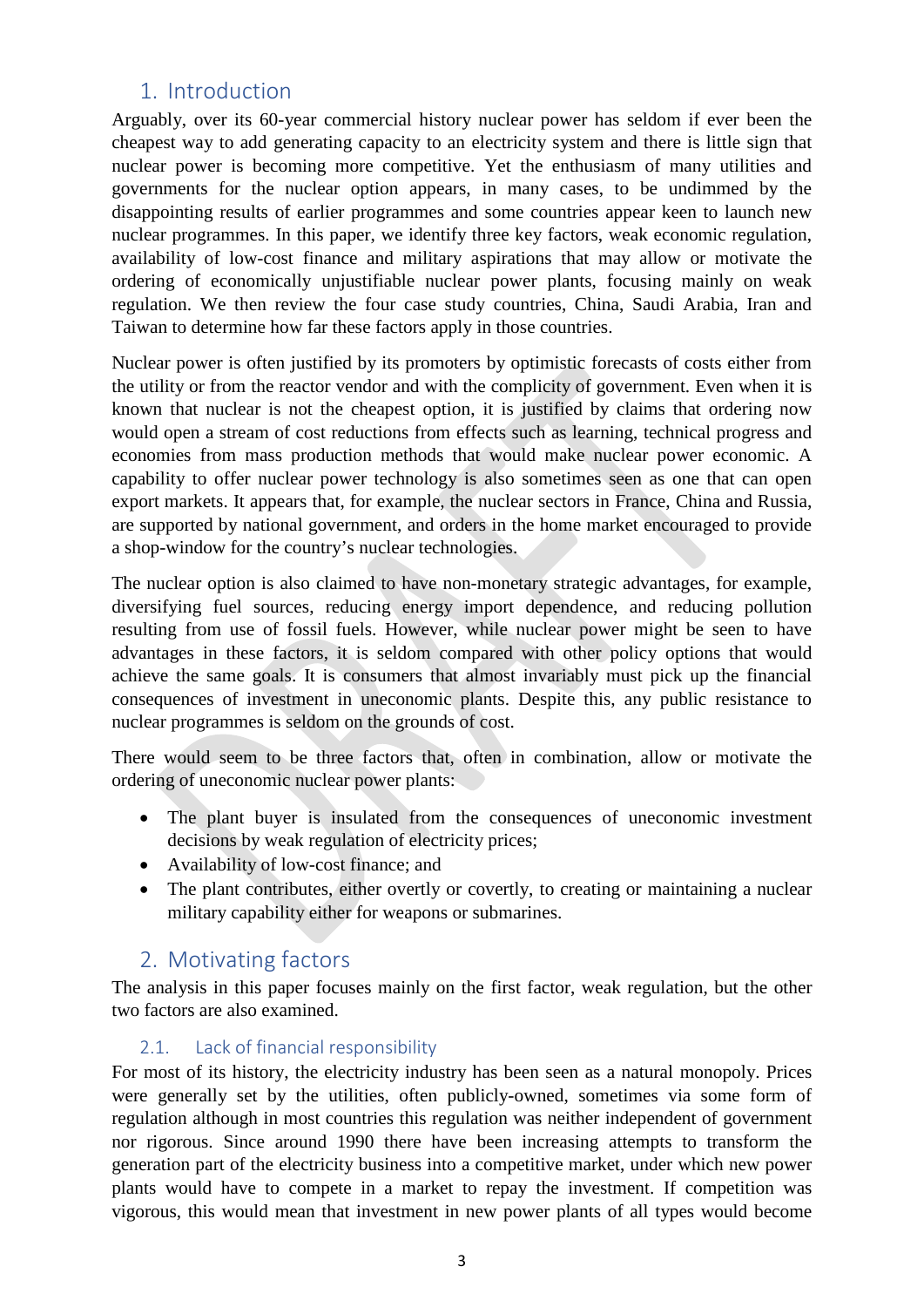very risky. This would impact particularly on capital intensive options because it would raise the cost of borrowing, and nuclear is the most capital-intensive form of generation. Because capital-intensive plants would still have to meet the high fixed costs associated with repaying the construction cost whether the plant was able to compete successfully or not.

### 2.1.1. Fully regulated jurisdictions

<span id="page-3-0"></span>In the 1930s, the USA established and continues to operate a rigorous price-setting framework at state-level. Essentially, prices are set to allow the utility to recover operating costs and make a 'fair' return on prudent utility investsment. This requires regulators to determine when a new asset is complete and ready to enter service, whether 'the costs were prudently incurred' and whether it will be 'used, useful' before the asset is added to the portfolio of investments on which the utility can make a return. If the investment does not meet these criteria, the utility will not be allowed to recover the imprudent costs from consumers and will be required to pay for these costs from its profits.

Up till the mid-1970s, while the electricity industry was on a downward cost curve and real electricity prices were falling, this system appeared to work smoothly. In short, the decision for regulators was often seen as when to reduce prices and by how much. However, a combination of lower than expected electricity demand, rising fuel costs and a high proportion of nuclear projects being completed very late and far over-budget put a heavy strain on the system. More than 100 firm reactor orders, including some which were claimed to be nearly complete, were cancelled because they would not have been judged as 'used and useful' and the costs were not 'prudently incurred'. This abandonment of orders was often facilitated by the state regulators allowing utilities to recover some of their costs only if the projects were cancelled. This meant the costs passed on to consumers were less than they would have been if the plant had been completed. It also reduced the risk to the utility that the cost of completing the plant would continue to escalate with little hope of cost recovery from consumers.

These actions quickly brought a halt to nuclear ordering in the USA because financiers quickly saw that nuclear orders were now very risky to the utility and were unwilling to lend to them. No orders were placed after 1979 and all orders placed after 1974 were cancelled until the two projects, Summer and Vogtle, that began construction in 2013. Summer was abandoned in 2017 and it is far from certain that Vogtle will be completed.

President G W Bush announced in 2002 a programme of Federal subsidies under the Nuclear 2010 policy, for a small number of demonstration plants in the belief that these would lead to nuclear ordering without subsidy. By then several states in the USA had abandoned the fully regulated model for the electricity industry in favour of a competitive model.

Utilities in both regulated and deregulated states quickly announced plans to build more than 30 new reactors under these provisions, but in the event only the Vogtle and Summer projects, both for two reactors, went forward. Both projects are in fully regulated states and they were possible because the state regulators gave strong indications that costs would be recoverable and allowed the utilities to begin to recover their costs from the start of construction, not the completion of the plant. Both projects went wrong from the start with costs and construction times escalating alarmingly culminating in the bankruptcy in 2017 of the vendor, Westinghouse (then owned by Toshiba of Japan). Westinghouse had signed effectively fixed price deals with the utilities and, when costs escalated, it could not pass them on to the utility customers. In summer 2017, the Summer project was abandoned and Vogtle appeared at severe risk of also being abandoned, although in December 2017, the Commissioners of the Georgia Public Service Commission (PSC) agreed, against the advice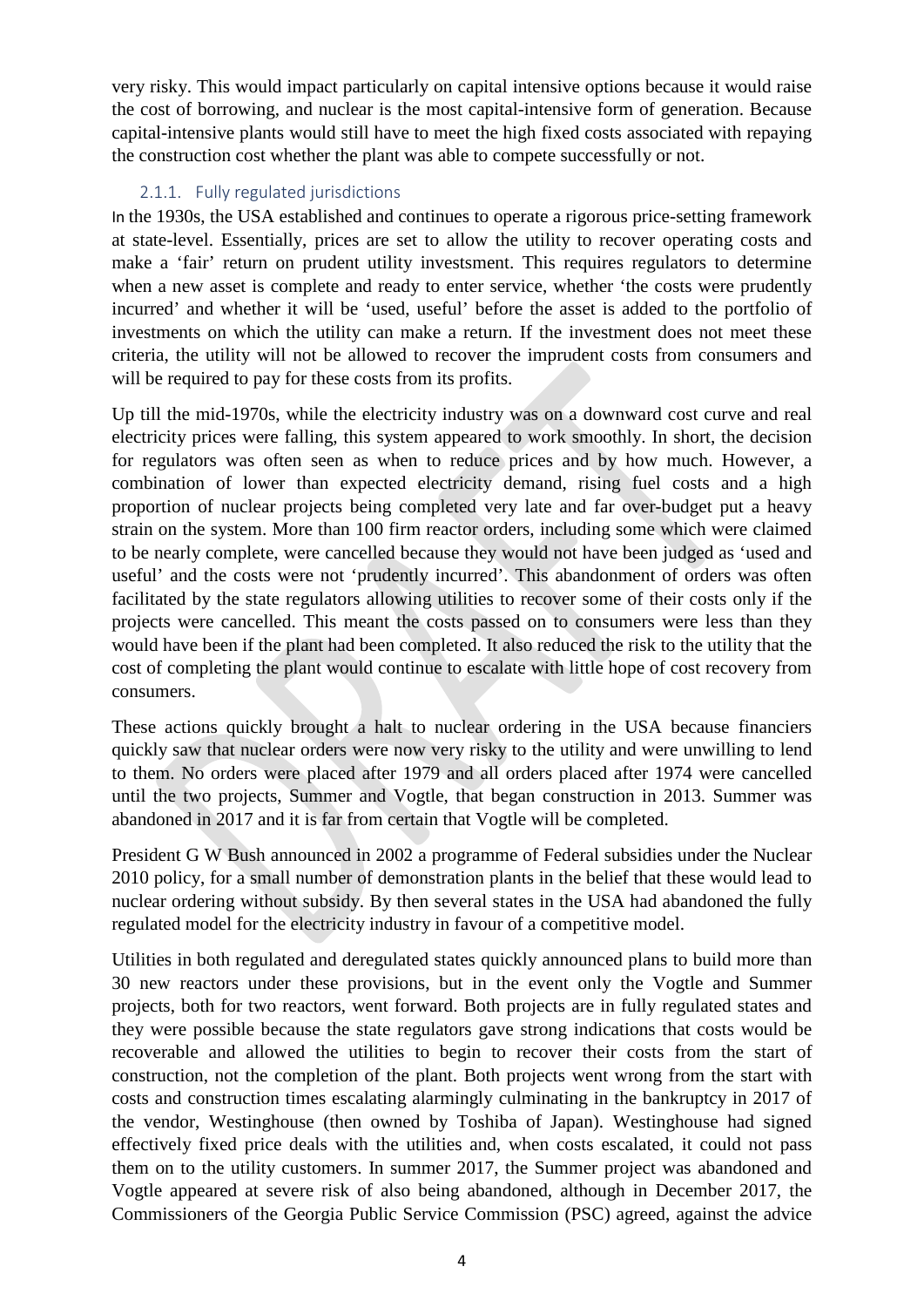of the PSC staff, for the project to continue. In the Summer case, consumers will lose much of the money already paid to the utility for construction. It is still far from certain whether the Vogtle project will be completed and if it has to be abandoned, consumers will also lose much of the money paid by them up till then.

Given this experience, there appears little prospect that regulators in other regulated US states will give utilities favourable indications on cost recovery sufficient to allow nuclear projects to go ahead. Utilities and, more importantly, financiers will see nuclear projects as far too risky to contemplate.

### 2.1.2. Competitive electricity markets

<span id="page-4-0"></span>Outside the USA, utilities were able to build nuclear power plants in the knowledge that whatever costs were incurred could be recovered from consumers. This allowed utilities to make investment decisions for which they were insulated from the risk. It was the perception of a 'cost-plus' culture that led to the interest in competitive electricity markets under which it was assumed utilities would be forced to seek the lowest cost ways to add generating capacity. If they made uneconomic investment decisions, they would be forced to sell their power at a loss and perhaps go bankrupt. All the European Union (EU) member states are now required to operate their electricity systems on a competitive basis with wholesale power markets and full retail competition for all consumers mandatory.

This trend to competition was widely seen as being very bad for nuclear power because of its capital intensity, the high cost of nuclear generation and because the high likelihood of cost and time overruns for nuclear projects made them very risky. This expectation of a bleak outlook for nuclear power in the EU has proved well-founded with no nuclear plants ordered and completed since electricity liberalisation was required in 1997. Only four member states have reactors under construction or at an advanced stage of planning, Finland, the UK, France and Hungary. All of these except France have had to take measures to fully insulate the reactors from the market and all the projects appear problematic.

Finland has one plant under construction and expects to start construction on a second in 2018/19. As has been well documented, the first, Olkiluoto, starting construction in 2005, has gone badly wrong and is now 10 years late and about three times over-budget. The utility, TVO, thought the risk would be mitigated by two main factors: first, the plant was ordered under a fixed price (turnkey) contract for  $\epsilon$ 3bn; and second, most of the output was contracted to be sold at cost to the consortium of electric-intensive industrial consumers that owned the utility. Neither measure has worked. The vendor, Areva, denied responsibility for a large part of the additional costs and this dispute is being settled in the Court of Arbitration and it seems inevitable that TVO will have to bear a significant part of the cost overruns. This will make power from the plant very expensive and, given that electric-intensive industries can only survive if they have access to cheap power it is hard to see how they can justify buying power from this plant when power from the competitive market, NordPool, is so much cheaper. If its customers are unwilling to buy power from Olkiluoto, the future of TVO will be in doubt. Despite this experience a second plant is planned, purchased from Rosatom (Russia), and is at an advanced state of planning under similar arrangements but with Rosatom taking a minority equity stake.

The UK launched a new effort to build reactors in 2006 but with a firm promise that no public subsidies would be given. This promise was essential to making the programme politically feasible and was to deal with fears that, as with previous nuclear programmes, large extra costs would accumulate and would fall on consumers and taxpayers. The clear implication of the no-subsidies policy was that new nuclear plants would compete in the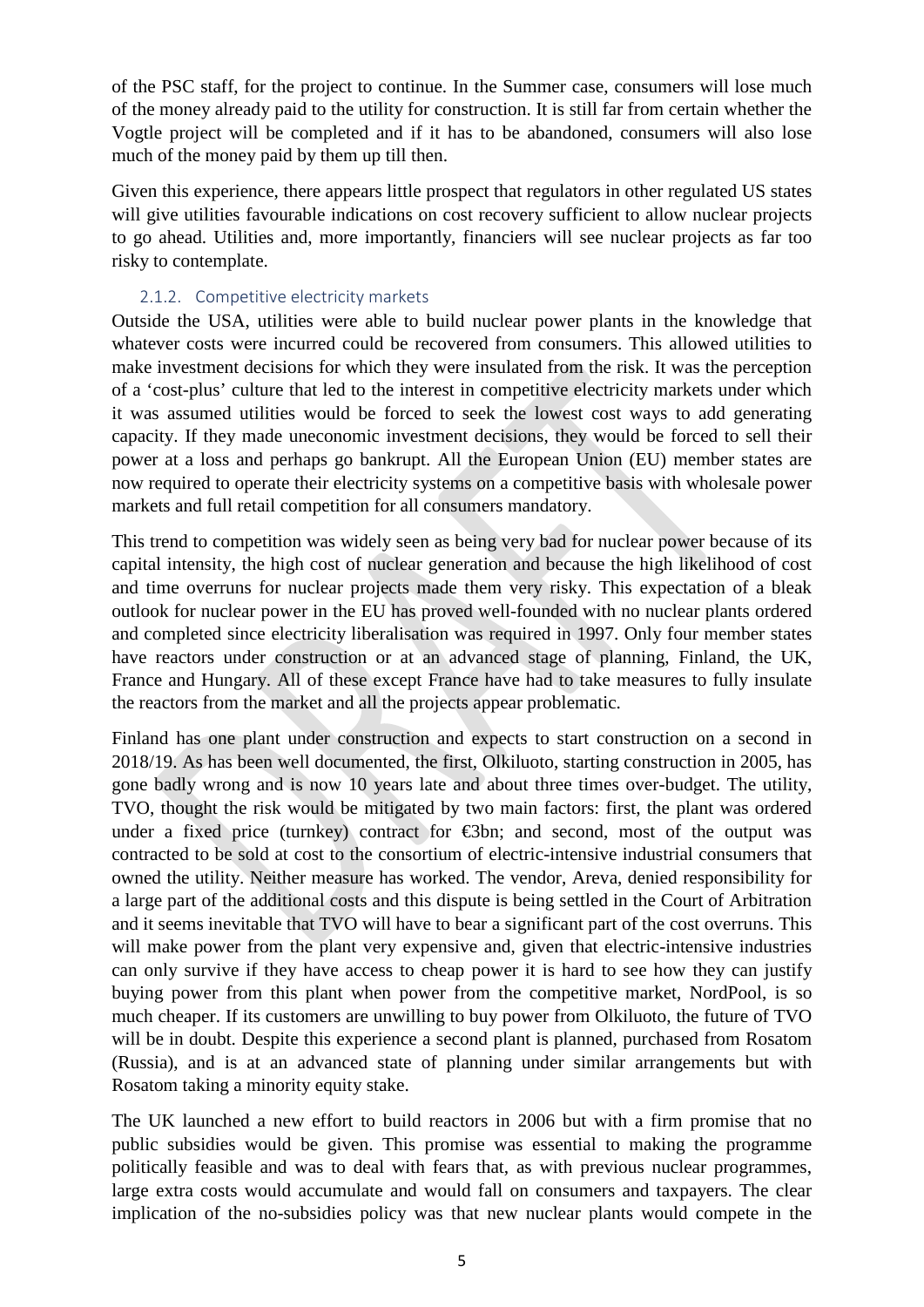Britain's wholesale electricity market on equal terms with other generation. Under this programme, 16GW of new capacity (11 reactors at five sites) is planned. More than a year before construction on the first reactor is expected to start, power from the first reactor is at least 10 years late and the expected cost per reactor has increased five-fold. The no-subsidies promise was never credible, and a series of large public subsidies have had to be given to prevent the programme collapsing although the no-subsidies promise was not formally abandoned until 2015. Subsidies include a cap on waste disposal costs, a 35-year fixed real price take-or-pay contract to buy the output at a cost far above current wholesale prices and loan guarantees to cover all the borrowing required. Despite all these measures, construction start on the first reactor will not be before 2019 and there remains a risk none of the five projects will proceed.

Hungary is expecting to start construction of two reactors bought from Rosatom after 2019 and the output of these will be bought under long-term contract. The loan deal has already been signed and Hungary will have to start repayments to Russia in 2026 whether or not the reactors are in service.

The French electricity market is theoretically open to competition but the incumbent, Electricité de France (EDF), still has about 90 per cent of the market. This allowed it to start construction of the Flamanville plant in 2007 with no measures to insulate the plant from the market. As with its sister Olkiluoto plant, construction has gone badly wrong and it is now at least seven years late and far over budget. Plans to build follow-on plants did not materialise and in 2017, EDF stated that it could not build reactors in France without 'guaranteed income. $i<sup>1</sup>$  $i<sup>1</sup>$  $i<sup>1</sup>$ 

In the USA, nuclear projects were planned in states with competitive markets, for example, in Texas and Maryland. The Calvert Cliffs (Maryland) and the South Texas projects were shortlisted for loan guarantees. The state regulatory body of Maryland was unwilling to give any guarantees and the project collapsed. The fee for the loan guarantees, reported to be as high as 11.5 per cent because of the project risk, was also a factor in the project collapse. The South Texas project collapsed before it got to the stage of negotiating loan guarantees.

# 2.1.3. Vendor price guarantees

<span id="page-5-0"></span>Vendors very seldom sign fixed price (turnkey) contracts that would expose them to any cost overruns. Where they do, the consequences to them are often financially very serious. This was the case with the fixed price contract given by Areva for €3bn for the Olkiluoto plant in 2004. By 2018, the plant was still at least a year away from commercial operation, the costs had escalated three-fold or more and this was a significant factor in the financial collapse of the vendor Areva NP. Westinghouse became exposed to US\$6bn of the cost escalation at the Vogtle and Summer projects and this was the major factor in its bankruptcy in 2017.

# 2.2. Availability of low cost finance

<span id="page-5-1"></span>Under the old monopoly, regulated market model, the financial risk of nuclear projects was almost entirely borne by consumers rather than utilities and so lending to a utility was extremely low risk - utilities were the original 'blue chip' investment. Also, most utilities outside the USA were publicly owned and there was an element of trust in government that such companies would not engage in the profiteering that might be expected of investorowned companies. In some cases, notably Electricité de France (EDF) until it was partprivatised in 2005, the government guaranteed all EDF's debts so effectively lending to EDF

<span id="page-5-2"></span><sup>1</sup> [https://www.reuters.com/article/edf-nuclearpower/media-edf-says-no-new-nuclear-reactors-in-france-without](https://www.reuters.com/article/edf-nuclearpower/media-edf-says-no-new-nuclear-reactors-in-france-without-state-support-ouest-france-idUSL8N1OF3EP)[state-support-ouest-france-idUSL8N1OF3EP](https://www.reuters.com/article/edf-nuclearpower/media-edf-says-no-new-nuclear-reactors-in-france-without-state-support-ouest-france-idUSL8N1OF3EP) (Accessed December 20, 2017)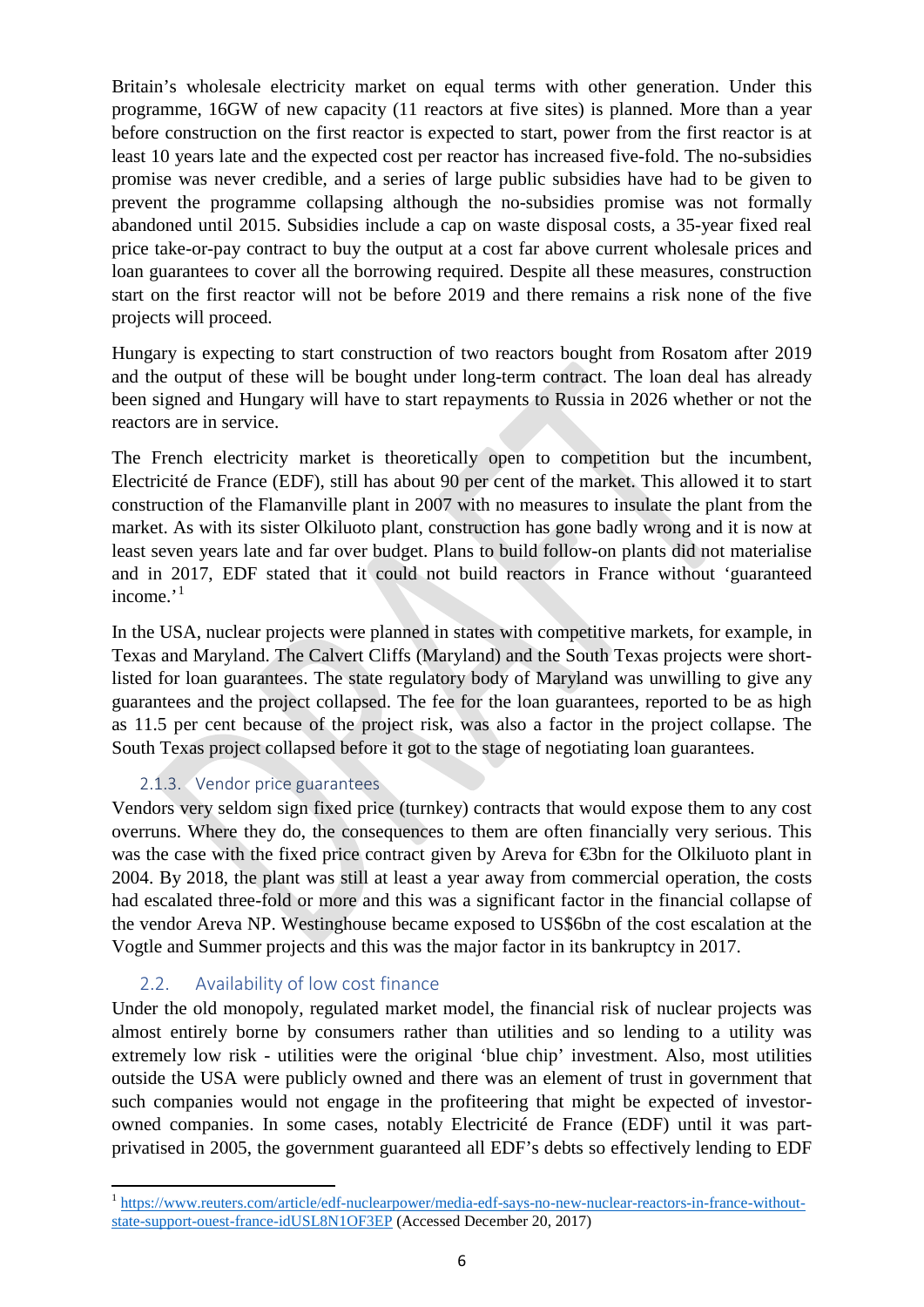was no riskier than lending to the French government. So EDF's credit rating was as high as that of the French government, AAA, and the cost of borrowing correspondingly low. This very cheap finance was an important element in allowing EDF to finance the nuclear programme of the late 70s and early 80s when about 40 reactors were ordered in about six years.

Some countries had too low a credit rating for their utilities to obtain the finance needed and, for example, attempts to launch nuclear power programmes around 1980 in countries such as Turkey and Egypt were unsuccessful because they could not be financed.

As the real cost of nuclear power plants has continued to escalate and the pressure on utilities to make only economic investments has increased, the availability of cheap finance has increasingly become the determining factor as to whether a nuclear programme is feasible. In a few countries with large financial resources and a government policy to promote nuclear power, notably China and, for the future, Saudi Arabia, finance is likely to be available. However, in the past two decades, in most other countries, nuclear programmes are only viable if finance is offered by the vendor or a government, either that of the vendor or that of the purchaser, is willing to offer sovereign loan guarantees.

The only vendors able to offer finance are those backed by a strong government in a centrally planned economy, i.e. the Russian and Chinese vendors. Rosatom (Russia) has a large reactor export order book, almost all of which will require Russia to supply the finance at relatively low cost. The Chinese vendors (CGN, CNNC and SNPTC) have yet to win reactor export orders (except for Pakistan) but in the markets that they are targeting, finance is reported to be on offer from Chinese state-owned banks.

Sovereign loan guarantees provided in 2004 mainly by the French government were used to help finance the Finnish Olkiluoto project supplied by the French state-controlled vendor, Areva NP. These guarantees were worth  $\epsilon$ 700m, about a quarter of the expected cost and their availability was enough to persuade a consortium of banks to offer the finance required. The construction problems with many of the nuclear construction projects has strengthened the financial community's perception of nuclear as a highly risky technology. This, and the increased real cost of nuclear plants has dramatically increased the scale and level of cover from loan guarantees required. For example, when the Bush Nuclear 2010 policy was conceived in 2002 to support about five new reactors, it was expected that nuclear plants would cost about US\$1000/kW and that 40 per cent of the construction cost would be covered by guarantees. This would have required guarantees of about \$3bn (assuming 1500MW reactors). A decade later, the expected construction cost was at least US\$5000/kW and the utilities had persuaded the government that 80 per cent of the expected cost would have to be covered if fiancé was to be obtained and the scale of government guaranteed required for the same size of programme had increased 10-fold to US\$30bn. Similarly, the UK policy to build 15GW of new nuclear capacity by 2030 is not likely to be feasible unless guarantees worth more than £100bn are offered.

# 2.3. Links to the military sector

<span id="page-6-0"></span>Nuclear technology has its roots in military programmes. In many countries, a state-owned nuclear R&D organisation often with a dual civil/military remit and with significant influence in government has been an important force lobbying for the launch of reactor programmes. Such organisations included the US AEC, the French CEA and the UKAEA.

The first reactors were designed to produce plutonium for weapons via reprocessing of the spent fuel. Reprocessing was expected to be necessary for civil reactors because it was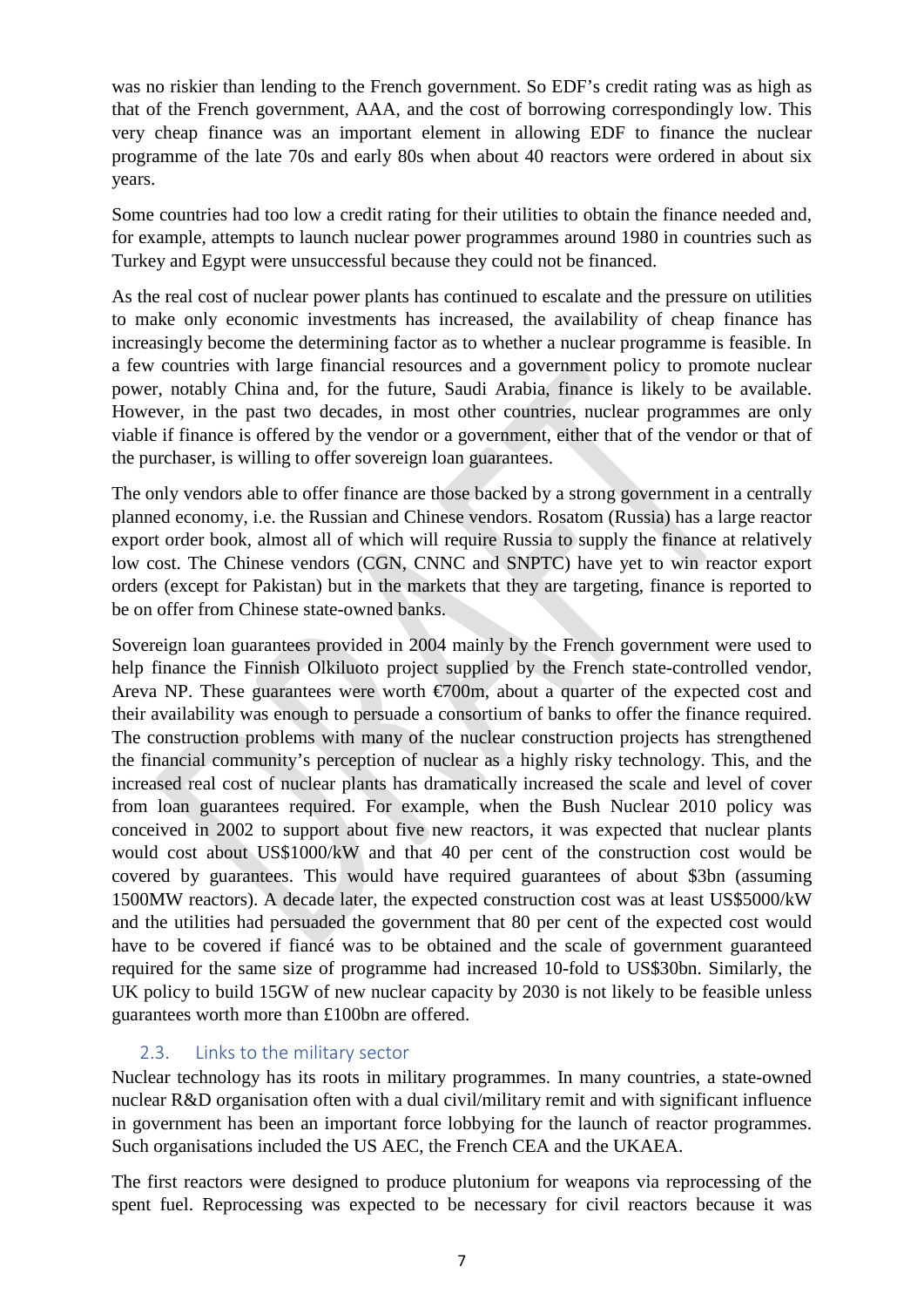assumed that using uranium in power reactors would mean natural uranium reserves would be quickly depleted as only about 0.7 per cent of naturally occurring uranium is 'fissile' (can support a chain reaction). This was expected to mean that reactors with fuel cycles that could utilise the non-fissile uranium would be needed. So-called fast reactors use plutonium as fuel obtained via a reprocessing plant.

Uranium enrichment is also a dual-purpose technology. Weapons can be produced using Highly Enriched Uranium (HEU), while most types of civil power reactors require the fissile naturally extracted uranium to be enriched from about 0.7 per cent to about 3.5 per cent. The most widely used civil reactor design, the Pressurised Water Reactor (PWR) was developed from reactors designed for military submarine propulsion units.

The skills required to handle nuclear materials are often common to civil and military uses so a strong civil programme provides a larger pool of skilled workers that the military sector can draw on.

These strong overlaps between military and civil nuclear technology are often seen as, at a minimum, using the civil nuclear sector to bolster the military sector and at worst, covertly using civil facilities for the military sector. For example, several of the newer weapon states such as India, Israel and Pakistan acquired weapons plutonium from reprocessed fuel from reactors claimed to be civil research reactors. South Africa was able to make its nuclear weapon using an enrichment plant claimed to be for the civil sector and Iran's enrichment plants have been at the centre of concerns of weapons proliferation in Iran. Some analyses<sup>[2](#page-7-2)</sup> claim that a key motivation of the current UK efforts to relaunch civil reactor ordering is to help retain the UK's capability in nuclear submarines. The key UK nuclear submarine company, Rolls Royce, said: 'One particular application for deployment of the talent developed through the UK SMR programme would be in the ongoing maintenance of the UK's independent nuclear deterrent. Currently, the UK Government is required to invest funding to sustain the skills and capability necessary for the maintenance of the Royal Navy's nuclear submarine programme.<sup>[3](#page-7-3)</sup>

# <span id="page-7-0"></span>3. China

# 3.1. Electricity sector structure

<span id="page-7-1"></span>In many respects, China's nuclear sector, and its electricity sector in general are more complicated than might be expected from an economy seen as highly centralised and planned, albeit the major actors are all nationally owned. New nuclear projects must be approved by the National Energy Administration (NEA) and the safety regulator, the National Nuclear Safety Administration (NNSA) but, especially in the past few years, few of the approved plants have gone ahead.

The electricity generation sector is dominated by five large regional companies with about 45 per cent of the generation. Most of the rest of the capacity is owned by a large number of locally publicly-owned companies. The Big Five are: Huaneng Group; Datang Corporation; Guodian Corporation; Huadian Corporation; and China Power Investment Corporation

<span id="page-7-2"></span> <sup>2</sup> P Johnstone & A Stirling 'Is Trident influencing UK energy policy' Sustainable Security. <https://sustainablesecurity.org/2017/04/10/is-trident-influencing-uk-energy-policy-part-1/> and <https://sustainablesecurity.org/2017/04/12/is-trident-influencing-uk-energy-policy-part-2/> (Accessed January 9, 2018.

<span id="page-7-3"></span><sup>3</sup> [https://www.rolls-royce.com/~/media/Files/R/Rolls-Royce/documents/customers/nuclear/a-national](https://www.rolls-royce.com/~/media/Files/R/Rolls-Royce/documents/customers/nuclear/a-national-endeavour.pdf)[endeavour.pdf](https://www.rolls-royce.com/~/media/Files/R/Rolls-Royce/documents/customers/nuclear/a-national-endeavour.pdf) (Accessed January 3, 2018)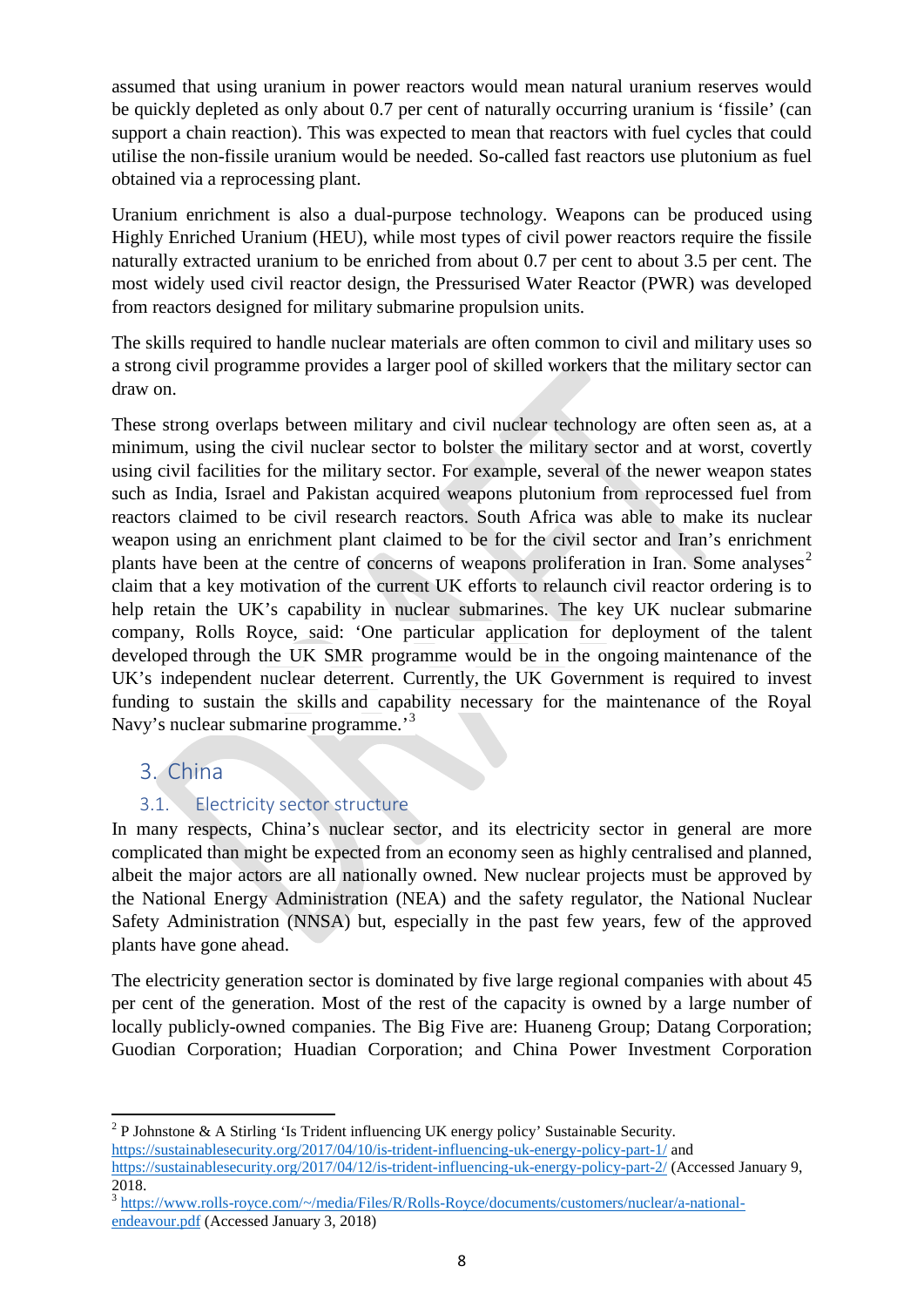(CPIC). The vast majority of their capacity is coal-fired, with much of the coal coming from their own mines.

There are three reactor vendors, China National Nuclear Corporation (CNNC), China General Nuclear (CGN) and State Nuclear Power Technology Corporation (SNPTC) all of which also own and operate power plants, mostly nuclear. In 2017, CNNC announced a proposed merger with the China Nuclear Engineering Corporation (CNEC), the *de facto* monopoly nuclear construction company.[4](#page-8-0) This merger would effectively reverse the split up in 1988 of the China Nuclear Industry group into CNNC, with the front-end and back-end fuel cycle and reactor design and supply and CNEC, with an effective monopoly in civil and military construction. In January 2018, the merger appeared was completed.<sup>[5](#page-8-1)</sup>

While the Chinese home market has dominated the world market for nuclear power plants in the past decade, Table 1 shows its contribution to electricity supplies is tiny with only 2 per cent of capacity nuclear and about 3.5 per cent of power coming from nuclear power plants. Equally, the reactor vendors, which, along with Rosatom, are financially the most powerful in the world, are small compared to the Big Five utilities (see Table 2).

### **Table 1 China's generating capacity by source (2016)**

| <b>Power source</b> | Capacity (GW) |
|---------------------|---------------|
| Thermal             | 1054          |
| Water               | 332           |
| Wind                | 149           |
| Solar               | 77            |
| Nuclear             | 34            |
| Total               | 1646          |

Source: [https://www.statista.com/statistics/302191/china-power-generation-installed-capacity-by](https://www.statista.com/statistics/302191/china-power-generation-installed-capacity-by-source/)[source/](https://www.statista.com/statistics/302191/china-power-generation-installed-capacity-by-source/) (Accessed January 4, 2018)

The Chinese State Council has approved only CGN, CNNC and SNPTC as nuclear developers with other companies, including the Big Five, allowed to take a minority stake in nuclear projects. SNPTC, the newest and weakest of the reactor vendors, has tried to overcome this problem by merging, in 2015, with the smallest of the Big Five, CPIC to form State Power Investment Corporation (SPI).

| <b>Table 2</b> | <b>Main utilities in China</b> |
|----------------|--------------------------------|
|                |                                |

| <b>Utilities</b>       | <b>Installed capacity (GW)</b> | <b>Total assets \$bn</b> |
|------------------------|--------------------------------|--------------------------|
| The Big Five           | 663                            |                          |
| Huaneng                | 161                            | 150                      |
| Guodian                | 135                            | 122                      |
| Huadian                | 135                            | 117                      |
| Datang                 | 127                            | 144                      |
| SPI (CPIC)             | 105                            | 119                      |
| <b>Nuclear vendors</b> | 42                             |                          |
| <b>CGN</b>             | 29                             | 67                       |
| <b>CNNC</b>            | 13                             | 68                       |
| SPI (SNPTC)            | 0                              | n/a                      |
| <b>CNEC</b>            | 0                              | 9                        |
| <b>Coal company</b>    |                                |                          |
| Shenhua                | 78                             | 144                      |

Source: Nuclear Intelligence Weekly 'Reshaping the Nuclear Industry' April 14, 2017.

<span id="page-8-0"></span><sup>&</sup>lt;sup>4</sup> Nuclear Intelligence Weekly 'CNNC-CNEC Merger Marks New Era for Chinese Industry' March 24, 2017<br><sup>5</sup> Nuclear Intelligence Weekly 'Weekly Roundup' February 2, 2018

<span id="page-8-1"></span>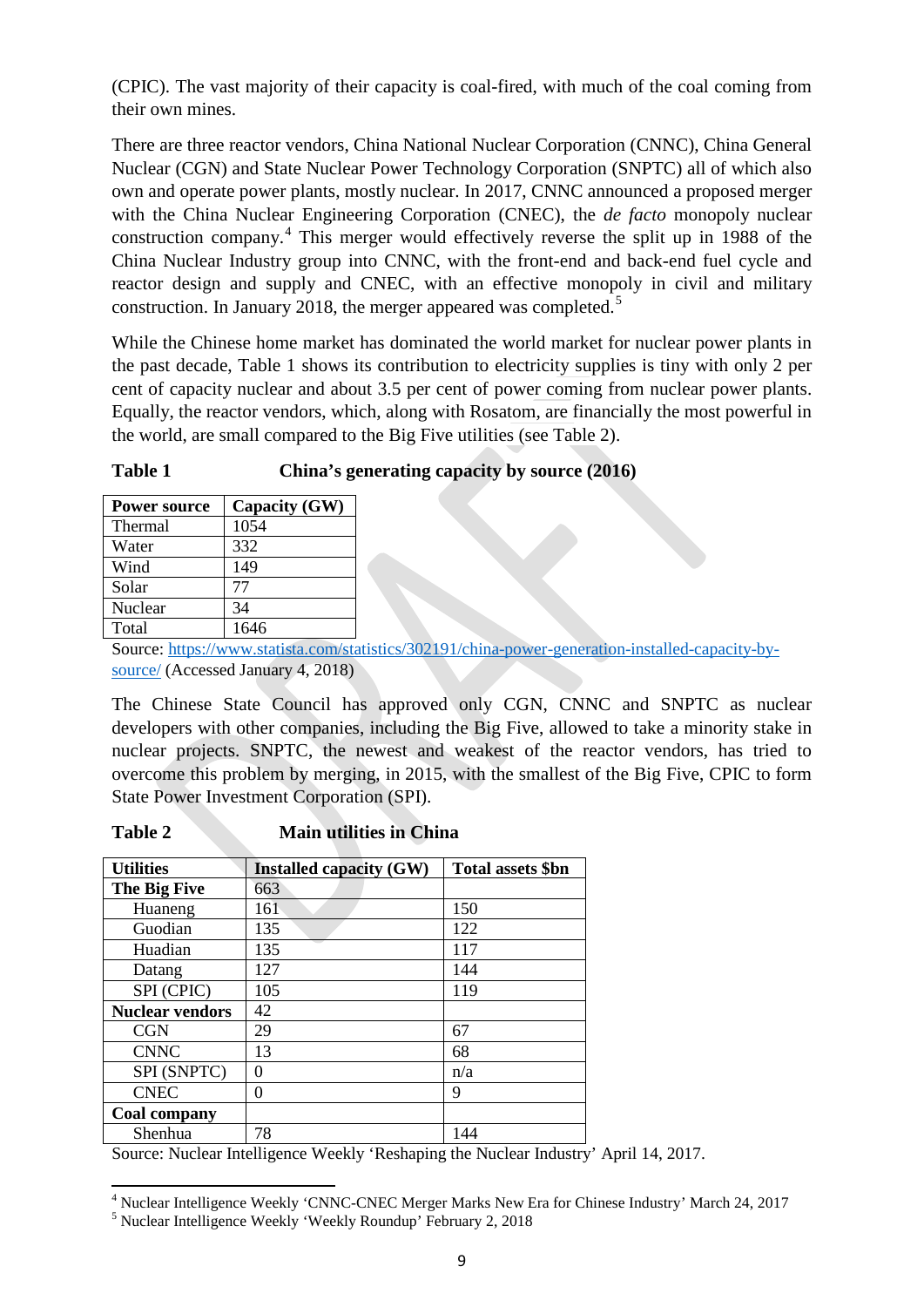Note: SNPTC and CPIC merged to form SPI in 2015. None of the plants supplied by SNPTC was in service at end 2017. The value of assets owned by the SNPTC part of SPI is not known.

Since then, there has been constant speculation about mergers in the power sector including between the Big Five and the other two reactor vendors, for example, CGN and Huaneng and CGN and Shenhua.<sup>[6](#page-9-1)</sup> In June 2017, a proposed merger between Guodian and Shenhua was announced to form China Energy Investment Corp. In July 2017, a merger between Huaneng and SPI was announced, which, if completed, would reduce the Big Five to Four

How far the decline in nuclear construction starts since 2010 is down to reluctance of the Big Five to be involved in nuclear projects is hard to know. If the Big Five are reluctant, how far is this due to doubts about nuclear and how far is it due to a desire to be in control of their generating plants, not just minority shareholders?

### 3.2. Status of the nuclear programme

<span id="page-9-0"></span>In 2018, China's nuclear capacity was 33.4GW (38 reactors), the fourth largest nuclear fleet in the world behind USA, France and Japan. It had a further 19 reactors (19.9GW) under construction, representing a third of the world's nuclear capacity under construction. Most of the operating reactors started construction in the period 2008-10 (see Table 3) when 25 of the 57 reactors in service or under construction started construction. Since the beginning of 2011, perhaps before the Fukushima disaster, only 15 construction starts have taken place with ordering very uneven.

There may be a number of reasons behind the collapse in ordering from 2011 onwards apart from the reason normally quoted, the safety concerns the Fukushima disaster raised. This pause may, in part, reflect uncertainty about reactor choice. Most reactors use an old design licensed from the French company, Areva, but, from 2007 onwards, China has been attempting to move to more modern designs. It ordered six imported reactors in 2007-08 using two of the most modern designs available (four Westinghouse AP1000s and two Areva EPRs). A new Chinese vendor, State Nuclear Power Technology Corporation (SNPTC) was set up in 2007 to import and supply AP1000 technology while CGN was the partner for the EPR project. However, cost overruns and delays have occurred, with none of these yet in service and all six are five years late. The plan to move to one of these designs now appears in doubt. The other two Chinese vendors, China National Nuclear Corporation (CNNC) and China General Nuclear (CGN) have been developing their own advanced designs since 2011 that they claim are their own intellectual property. Since 2013, there has been an attempt required by the Chinese government to merge these two designs. The result is known as Hualong One which is to be a unified design for export markets. Construction has started on eight reactors designated Hualong One. There have been difficulties in agreeing between CGN and CNNC the elements of the merged design and the reactors under construction appear to comprise two somewhat different designs.

Since 2016, the Chinese government seems to have given priority to renewables over nuclear. In 2017, demand growth was back up to 6.5 per cent and the contribution of renewables – hydro, wind, biomass and solar dwarfed that of nuclear. Solar output grew by 75 per cent, wind, by 26 per cent and biomass by 23 per cent while nuclear output only grew by 16 per cent. In response to the greater emphasis on renewables, the nuclear vendors, especially CGN, are diversifying into renewables and in 2017, CGN added 15GW of new renewable capacity and it has plans for 13GW of off-shore wind.<sup>[7](#page-9-2)</sup>

<span id="page-9-1"></span><sup>6</sup> Nuclear Intelligence Weekly 'Reshaping the Nuclear Industry' April 14, 2017

<span id="page-9-2"></span><sup>7</sup> Nuclear Intelligence Weekly 'Nuclear Dwarfed by Renewables in 2017' January 26, 2018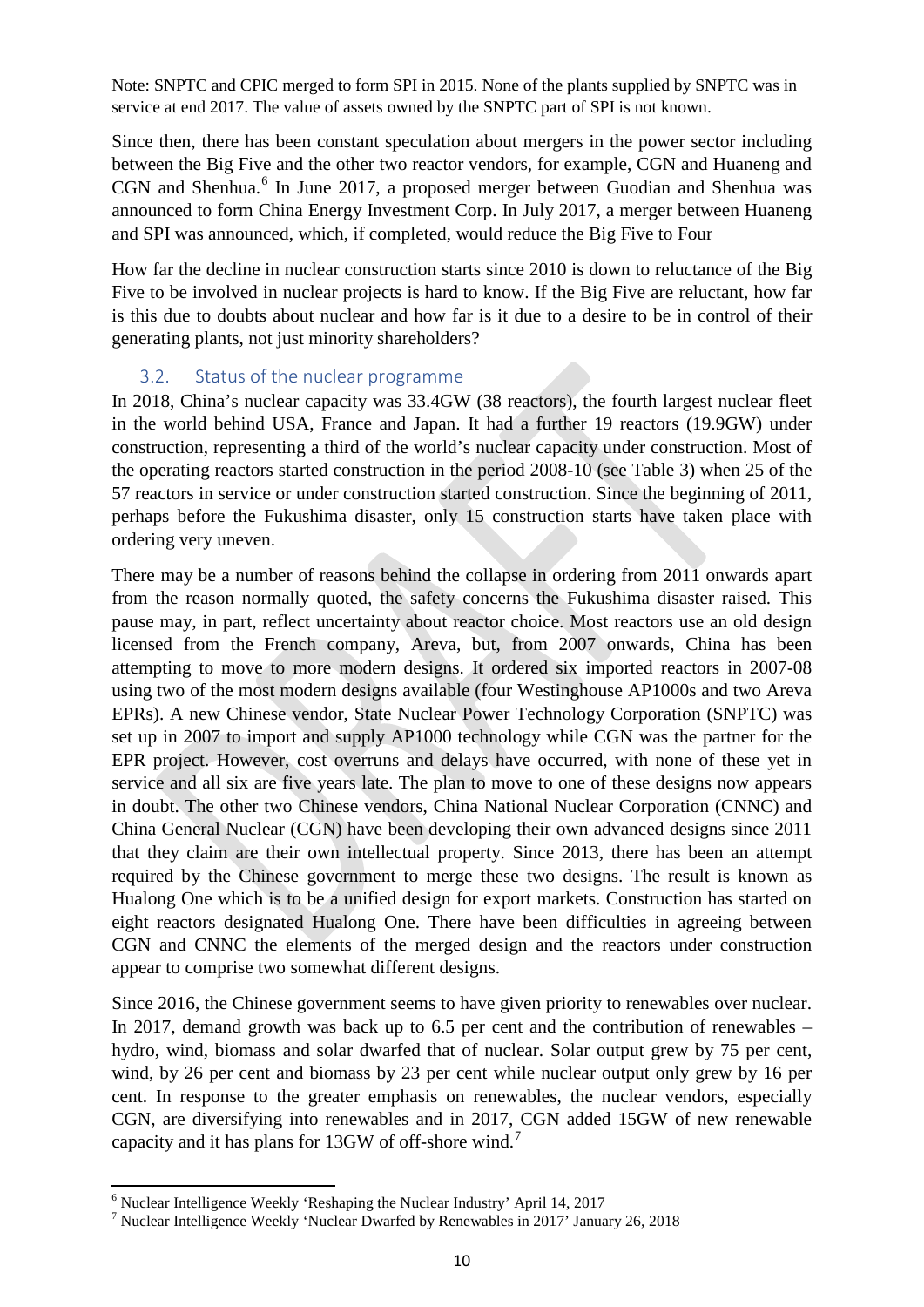#### **Table 3 Reactor Construction starts in China**

| <b>Period</b> | No of reactors |
|---------------|----------------|
| 1987-2007     | 17             |
| 2008          | 6              |
| 2009          | 9              |
| 2010          | 10             |
| 2011          | 0              |
| 2012          | 4              |
| 2013          | 3              |
| 2014          | 0              |
| 2015          | 6              |
| 2016          | $\overline{2}$ |
| 2017          |                |

Source:<https://www.iaea.org/PRIS/CountryStatistics/CountryDetails.aspx?current=CN> (Accessed January 2, 2018)

#### **Table 4 Nuclear capacity in China (June 2016)**

| <b>Province</b> | Capacity (MW) |
|-----------------|---------------|
| Guangdong       | 9378          |
| Zhejiang        | 6564          |
| Fujian          | 5445          |
| Liaoning        | 3356          |
| Jiangsu         | 2120          |
| Guangxi         | 1086          |
| Hainan          | 650           |

Source: [https://www.statista.com/statistics/302191/china-power-generation-installed-capacity-by](https://www.statista.com/statistics/302191/china-power-generation-installed-capacity-by-source/)[source/](https://www.statista.com/statistics/302191/china-power-generation-installed-capacity-by-source/) (Accessed January 4, 2018)

The problems with the imported AP1000s and EPRs have continued. The two EPRs were originally scheduled for completion in 2013/14 but by 2017, this had slipped to 2018. However, an equipment problem made public in December 2017 will lead to further delays, not quantified at the time of writing.<sup>[8](#page-10-0)</sup> The four AP1000s were claimed not to be affected by the bankruptcy of Westinghouse but none are yet in service and all are 4-5 years late.

Other factors limiting orders include the *de facto* ban on building reactors on inland sites, the reduction in electricity demand growth and the strain on human resources that starting construction on 25 reactors in the three years from 2008-10 imposed. Nuclear reactors are installed in only seven of China's 34 provinces with more than three quarters of the capacity installed in Guangdong, Zhejiang and Fujian (see Table 4). There have been frequent forecasts since 2011 that the pace of construction would pick up soon, but these have not been fulfilled. In February 2017, the National Energy Administration announced plans to approve and start construction on eight new reactors. In the event, no construction starts were made in  $2017.<sup>9</sup>$  $2017.<sup>9</sup>$  $2017.<sup>9</sup>$ 

The problems with the imported AP1000s and EPRs have continued. The two EPRs were originally scheduled for completion in 2013/14 but by 2017, this had slipped to 2018. However, an equipment problem made public in December 2017 will lead to further delays, not quantified at the time of writing.[10](#page-10-2) The completion of the four AP1000s was claimed not to be affected by the bankruptcy of Westinghouse but none are yet in service and all are five years late.

<span id="page-10-0"></span><sup>8&</sup>lt;br>8 Nuclear Intelligence Weekly 'Taishan EPR Set for Further Delays' December 15, 2017

<span id="page-10-1"></span><sup>&</sup>lt;sup>9</sup> Nuclear Intelligence Weekly 'China Plans Eight Reactor Construction Starts in 2017' February 17, 2017<br><sup>10</sup> Nuclear Intelligence Weekly 'Taishan EPR Set for Further Delays' December 15, 2017

<span id="page-10-2"></span>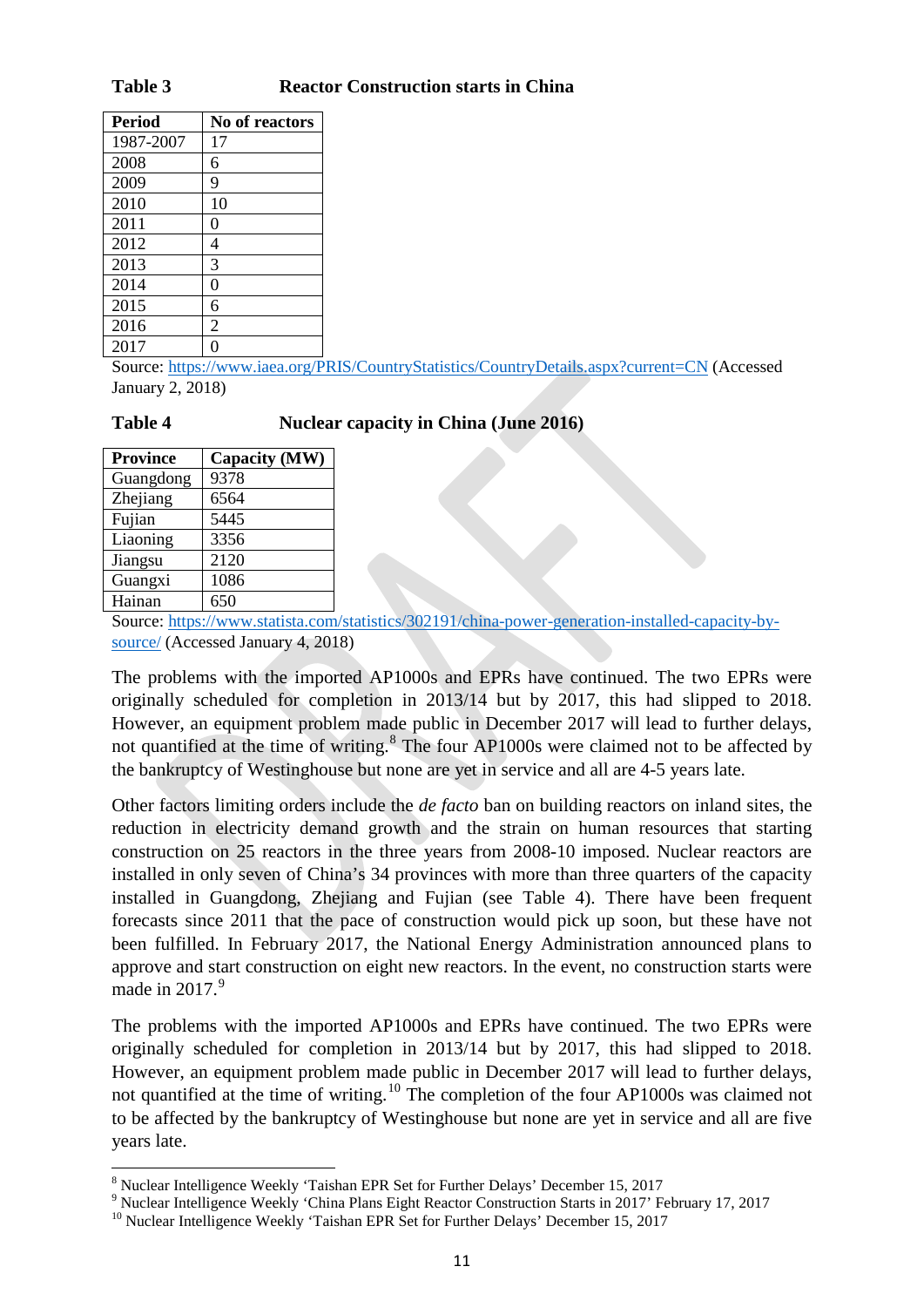### 3.3. Electricity price setting

<span id="page-11-0"></span>The electricity sector has come under great strain since 2013 due to a combination of a sharp reduction in electricity demand growth leading to major over-capacity and the need to deal urgently with the air quality crisis in the cities by cleaning up and reducing coal-fired generation. Overcapacity is a particular problem in Liaoning, Fujian and Hainan provinces all of which have nuclear capacity. This strain and the reduction in profits of the Big Five is a major factor behind the merger activity in the electricity sector. The nuclear sector is a very small player in the electricity sector. The nuclear companies are small compared to the Big Five and the coal company, Shenhua. Even the most optimistic forecasts of nuclear expansion over the next decade or two made by the Chinese government would still leave nuclear supplying only a small percentage of China's power.

Nevertheless, the strains on the electricity sector have had a serious impact on the viability of the nuclear sector. The government sets the rate utilities must pay for the 'guaranteed output' of the reactors, in 2017 43 Chinese cents/kWh (\$6.31c/kWh). In the past, this guaranteed output was set as the equivalent of about 7000 hours (80 per cent of the year) of operating time so nearly all the output was sold at the set rate. However, from 2015, provincial authorities have been allowed to set up regional trading markets and have the ability to set their own rules for nuclear generation including the guaranteed output, but not the price paid. First-of-a-kind reactors, such as EPR, AP1000 and Hualong One will be able to sell all their output at the guaranteed price. The Guangxi province set the guaranteed feed-in time at only 4800 hours leaving the utilities to bid the rest of their power into the market. Provincial authorities are also exerting pressure for the guaranteed price to be reduced.<sup>[11](#page-11-3)</sup>The market price, generally set by the marginal price of coal-fired generation, is substantially below the guaranteed price. As a result, load-following for nuclear plants has had to be introduced and, in one case the start-up of a completed reactor was delayed because of low demand for the output. The utilisation rate of reactors is therefore falling significantly.<sup>[12](#page-11-4)</sup>

# 3.4. Availability of low-cost finance

<span id="page-11-1"></span>No details are known on how the Chinese nuclear programme is financed. Given that the companies involved are state-controlled and given the high level of currency reserves in China, it seems likely that finance was readily available and the cost low.

# 3.5. The military sector

<span id="page-11-2"></span>In China, the exploitation of nuclear technology was originally through the Ministry of Nuclear Industry which was reorganised and became CNNC and CNEC in 1988 and the military activities are now based almost entirely in CNNC and CNEC, which were in the process of re-merging in early 2018. The weapons capability substantially pre-dates the civil nuclear programme by about 20 years to the mid-60s. In the past, CNNC's web-site has prominently claimed it was the organisation that built China's atom bomb, hydrogen bomb and nuclear submarines. It is now more discreet in its claims and only says it is 'a leading element of national strategic nuclear forces<sup> $13$ </sup> It is difficult to know how far public opposition that halted the development of a reprocessing plant in Jiangsu province in 2016 was due to the military connection or whether it was simply down to safety concerns.<sup>[14](#page-11-6)</sup>

<span id="page-11-4"></span><span id="page-11-3"></span><sup>&</sup>lt;sup>11</sup> Nuclear Intelligence Weekly 'Power Market Liberalization — More Challenges to Nuclear?' June 24, 2016<br><sup>12</sup> Nuclear Intelligence Weekly 'A Reality Check for Nuclear Power — Lower Demand' June 10, 2016 and<br>Nuclear Inte

<span id="page-11-6"></span><span id="page-11-5"></span> $\frac{13}{14}$  http://en.cnnc.com.cn/2016-02/01/c 49164.htm (Accessed January 5, 2018)<br><sup>14</sup> International New York Times 'Chinese city withdraws nuclear plan after protests' August 12, 2016.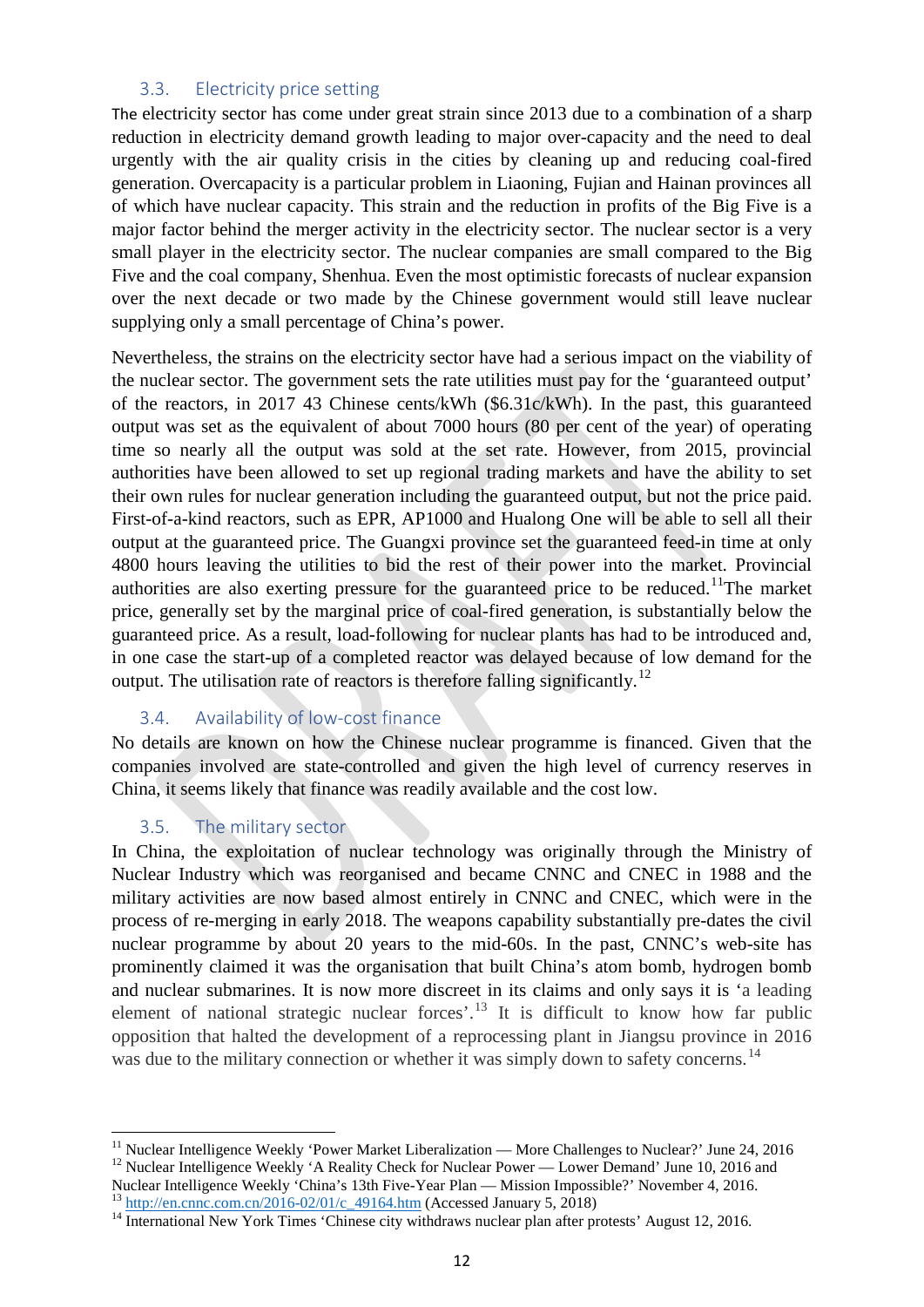### 3.6. Assessment

<span id="page-12-0"></span>China's electricity industry appears to be an uncomfortable compromise between a centrally planned system and a market system without the control a centrally planned system or the competitive pressures a full market system would bring. Like the USA and many European utilities 40-50 years ago, Chinese utilities failed to spot the strong downturn in demand growth as demand began to saturate and the economy started to move away from energy intensive industries. As a result, China now faces increasing generation over-capacity leading to little need for new capacity to meet growth as the air quality crisis and the need to reduce greenhouse gas emissions leads to the need to build new low-carbon capacity to replace coal generation, much of which is relatively new.

In some respects, given the minimal contribution of nuclear to China's existing and almost certainly its future electricity supplies, nuclear power is a sideshow. However, from the perspective of the global nuclear industry, the future of the Chinese nuclear industry is key. In short, the world nuclear industry needs China but China does not need nuclear power. The nuclear military sector in China seems well enough established that the support of a civil programme is not essential.

There appear to be four major barriers to new nuclear orders in China: the *de facto* ban on building nuclear reactors at inland sites; generation overcapacity particularly in the regions where nuclear is feasible; problems of cost and buildability with the modern designs being developed; and the apparent lack of interest amongst the Big Five generators in nuclear power.

Central government sets the selling price for the guaranteed output of the nuclear plant. This price, US6c/kWh appears low by standards of other countries particularly for the latest designs, AP1000, EPR and Hualong One. For example, the UK is expecting to pay double this amount for the power from the proposed Hinkley Point C EPRs. It is not clear yet whether Hualong One will prove cheaper and more buildable than the imported designs. There are no reports of major construction problems yet but at this stage in the construction of the AP1000s and the EPRs in China there was no acknowledgement that things were going wrong. There is also a question mark about how much output of the old designs will be paid this price and how much will have to accept the much lower market price set in the new regional markets. The level of the guaranteed output is now in the hands of the provincial authorities rather than central government and the provincial authorities may have an incentive to reduce the guaranteed hours to reduce the prices consumers must pay.

# <span id="page-12-1"></span>4. Taiwan

# 4.1. Electricity sector structure

<span id="page-12-2"></span>The electricity sector in Taiwan is dominated by Taipower, which is a fully integrated stateowned utility established in 1946.[15](#page-12-3) Nevertheless independent power producers (IPPs) do contribute about a quarter of Taiwan's power supplies. In 2016, three quarters of Taiwan's capacity was fossil fuel, about 10 per cent nuclear and the rest renewables. Installed capacity has doubled in the past 20 years but nuclear capacity has remained static so the contribution of nuclear to total capacity has halved. Plant closures and shutdowns from 2014 onwards have meant that the contribution of nuclear to generation has fallen from 26.5 per cent in 1995 to 12 per cent in 2016.

<span id="page-12-3"></span><sup>&</sup>lt;sup>15</sup> https://www.emcsg.com/f1671,123955/3 - Dr Chuan-Neng Lin Bureau of Energy Taiwan.pdf (Accessed January 10, 2018)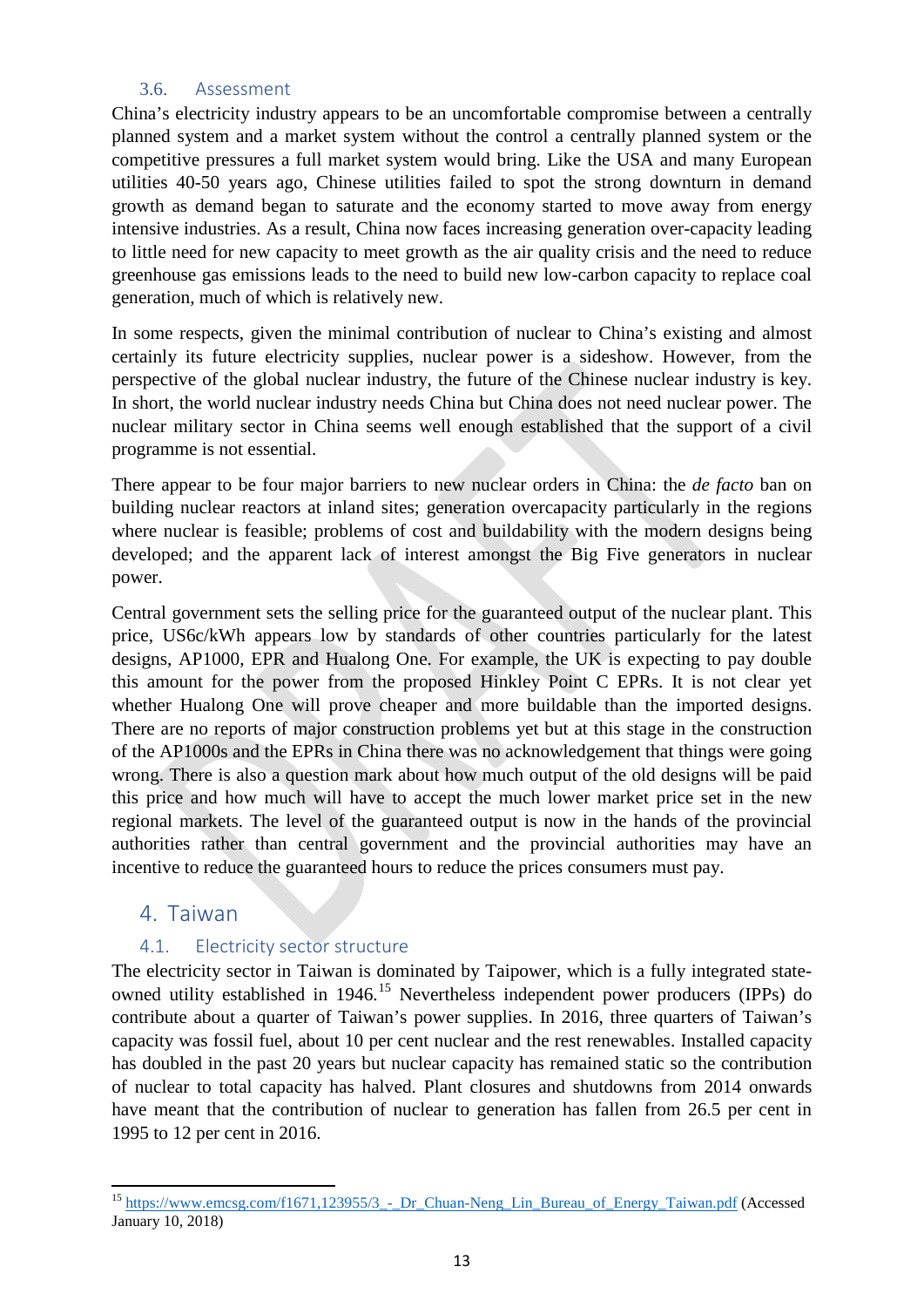There are plans to install 20GW of new generating capacity by 2026, two thirds of which would be renewables, mostly owned by IPPs. However, a quarter of the new capacity is expected to be coal-fired.

There are plans to unbundle Taipower, introduce a competitive wholesale electricity market, give consumers choice of supplier and introduce an Electricity Regulatory Authority (ERA) but this is all in the future.

### 4.2. Status of the nuclear programme

<span id="page-13-0"></span>In 2018, the IAEA reported that six reactors (5.1GW) were in service in Taiwan with two  $(2.6$ GW) more under construction (see Table 5).<sup>[16](#page-13-1)</sup> However, work on the two under construction was suspended in December 2014, 15 years after construction start, and is unlikely to recommence. In January 2016, a new government was elected with a promise to phase out nuclear power by 2025, retiring the plants after 40 years of operation.

**Table 5 Reactor Construction starts in Taiwan**

| Year | <b>Reactors</b> | <b>Commercial</b><br>operation |
|------|-----------------|--------------------------------|
| 1972 | Chinshan 1      | 1978                           |
| 1973 | Chinshan 2      | 1979                           |
| 1975 | Kuosheng 1      | 1981                           |
| 1976 | Kuosheng 2      | 1983                           |
| 1978 | Maanshan 1      | 1984                           |
| 1979 | Maanshan 2      | 1985                           |
| 1999 | Lungmen $1 & 2$ |                                |

Source:<https://www.iaea.org/PRIS/CountryStatistics/CountryDetails.aspx?current=TW> (Accessed January 2, 2018)

The completed reactors all started construction in the 1970s with a gap of nearly 20 years before the two uncompleted reactors started construction. Four of the six completed reactors (two at both of the Chinshan and Kuosheng sites) and the two uncompleted reactors (at Lungmen) are Boiling Water Reactors (BWRs) supplied by General Electric (GE), while the other two (at Maanshan) are Pressurised Water Reactors (PWRs) supplied by Westinghouse.

The Lungmen reactors have been delayed almost since the start of construction.<sup>[17](#page-13-2)</sup> The original completion date when the contract was awarded was 2004 but in 2001 the project was delayed by the government for three months and the expected completion date was put back to 2006. In 2004, the schedule was delayed by a further 18-24 months and by 2005, completion was not expected till 2010. The reasons cited were escalating prices and government procurement rules. Delays in the government providing funding continued in 2006. By then, a nuclear phase-out in Taiwan was on the agenda. In 2009, completion was not expected until 2012. The problems were not confined to funding and in 2011, the Taiwan nuclear safety authority was considering suspending construction due to construction difficulties and project quality.<sup>[18](#page-13-3)</sup> In 2014, the government decided to suspend work at the site.<sup>[19](#page-13-4)</sup> Unit 1 was then said to be largely complete and unit 2, 90 per cent complete. It was reported that Taiwan had spent US\$9.9bn on these plants.<sup>[20](#page-13-5)</sup> In December 2015, GE began

<span id="page-13-1"></span><sup>16</sup> <http://www.world-nuclear.org/information-library/country-profiles/others/nuclear-power-in-taiwan.aspx> (Accessed January 10, 2018)<br><sup>17</sup> Nucleonics Week 'Finish of Taiwan's Lungmen ABWRs slips again, this time to 2009/2010' May 5, 2005

<span id="page-13-2"></span><sup>&</sup>lt;sup>17</sup> Nucleonics Week 'Finish of Taiwan's Lungmen ABWRs slips again, this time to 2009/2010' May 5, 2005<sup>18</sup> Nucleonics Week 'Taiwan's regulator undecided on suspending Lungmen construction' August 11, 2011

<span id="page-13-3"></span>

<span id="page-13-4"></span><sup>&</sup>lt;sup>19</sup> Nucleonics Week 'Taiwan government suspends Lungmen work in face of protests' May 1, 2014<br><sup>20</sup> Nuclear Engineering International 'World survey - Nuclear new-build - New-build now' June 2014

<span id="page-13-5"></span>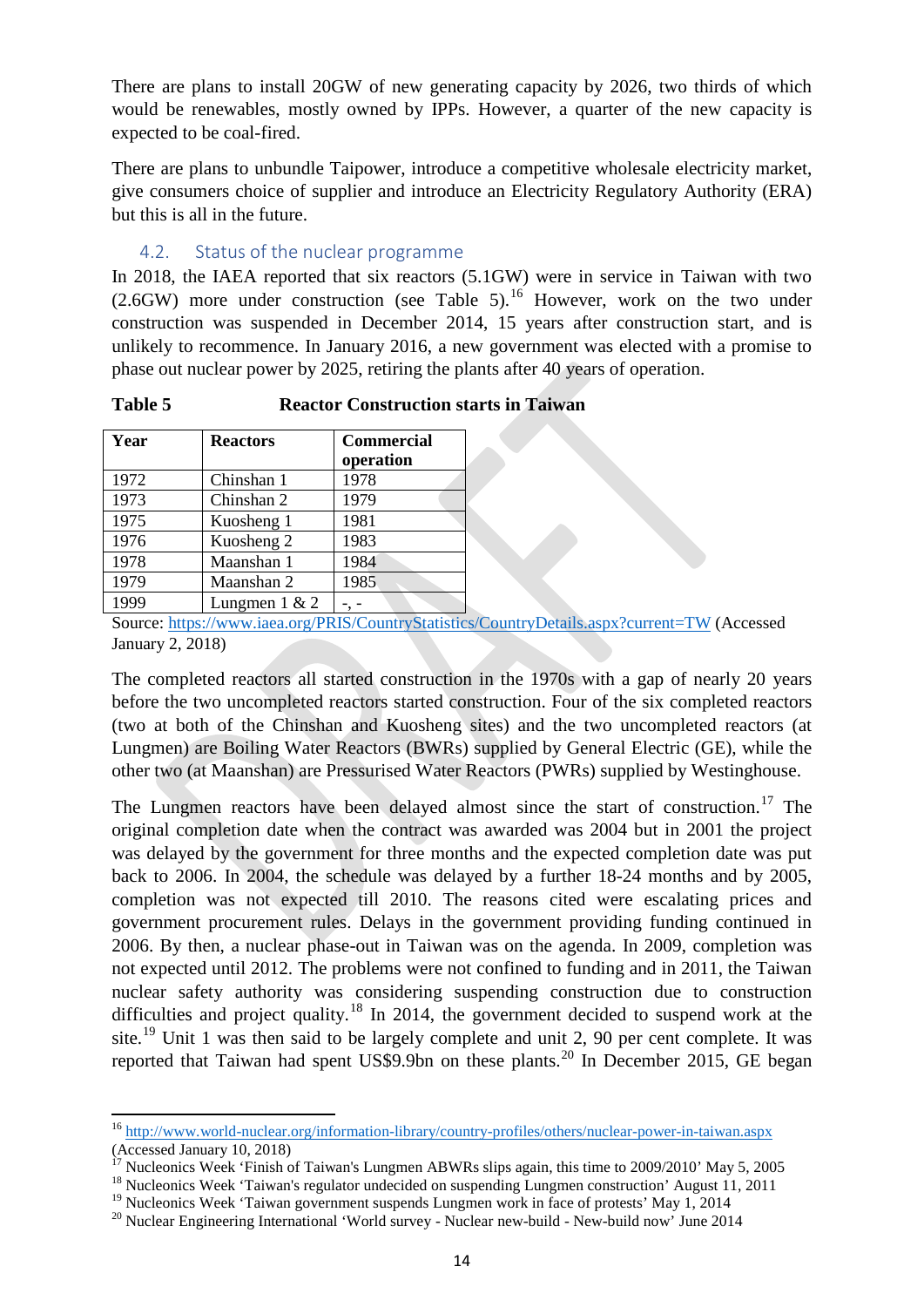arbitration proceedings with Airpower to recover its costs.<sup>[21](#page-14-5)</sup> Following the election of a government pledged to phase out nuclear power in 2016, there appears little chance the reactors will now be completed. $^{22}$  $^{22}$  $^{22}$ 

The oldest reactor, Chinshan 1 has not operated since 2014, initially due to an equipment failure but subsequently due to lack of spent fuel storage capacity and this closed the other unit in 2016. Neither reactor, scheduled for closure in December 2018 and July 2019 respectively, is likely to operate again. The second unit at the second plant, Kuosheng, due to be closed in March 2024 was also closed in summer 2016 due to a fire in the turbine and may also not restart. The first Kuosheng unit is due to close in December 2022 and the Maanshan reactors are due to close in July 2024 and May  $2025.^{23}$  $2025.^{23}$  $2025.^{23}$ 

# 4.3. Electricity price setting

<span id="page-14-1"></span>There appears to be no independent and rigorous regulation of electricity prices.

# 4.4. Availability of low-cost finance

<span id="page-14-2"></span>As a state-owned company, Taiwan Power would have had access to public funds for its nuclear programme and given its *de facto* monopoly status, it would have had access to low cost finance.

# 4.5. The military sector

<span id="page-14-3"></span>In the 1970s and 1980s there were serious concerns about Taiwan's intentions to develop nuclear weapons through the Institute of Nuclear Energy Research (INER), which remains in operation albeit with little suggestion of any military agenda.<sup>[24](#page-14-8)</sup> Taiwan's situation is complicated by the fact that since 1971, it has been categorised by the UN and thus the IAEA as a province of China, not a sovereign state and its signature in 1968 to the Nuclear Non-Proliferation Treaty is no longer valid. Whether statements from officials suggesting development of nuclear weapons are any more than rhetoric is hard to know.

### 4.6. Assessment

<span id="page-14-4"></span>Taiwan's nuclear programme dates from the period before democratic rule was introduced and a centralised authoritarian government that owned and controlled the electricity sector was able to force through a nuclear programme. Public opposition has grown against nuclear power and the plans in 2018 were to phase out nuclear power by 2025. Experience in other countries that have adopted nuclear programmes suggests that while this timetable might slip, the chances of a policy reversal and new orders being placed are minimal

# 5. Saudi Arabia

# 5.1. Electricity sector structure

<span id="page-14-0"></span>The dominant company in the electricity sector is the Saudi Electricity Company. It owns about 74GW of capacity, about 60 per cent of which is gas-fired and the rest oil-fired.<sup>[25](#page-14-9)</sup> It is a *de facto* monopoly, fully integrated generation/transmission/distribution/retail company. It was established in 2000 from the merger of all Saudi electricity companies. The Saudi government owns about 80 per cent of the shares, mostly directly, with some owned by Saudi

<sup>21</sup> <http://www.world-nuclear-news.org/C-GE-seeks-arbitration-over-Lungmen-payments-1412154.html>

<span id="page-14-5"></span><sup>(</sup>Accessed January 12, 2018)<br><sup>22</sup> Nucleonics Week 'Taiwan president-elect reaffirms goal of 'nuclear-free' Taiwan by 2025' March 17, 2016

<span id="page-14-7"></span><span id="page-14-6"></span><sup>&</sup>lt;sup>23</sup> Nuclear Intelligence Weekly 'Government Boosts Pace Toward 'Nuclear-Free Homeland'' September 9, 2016

<span id="page-14-8"></span> $^{24}$  <http://www.nti.org/analysis/articles/taiwan-and-nonproliferation/> (Accessed January 10, 2018)  $^{25}$  <https://www.se.com.sa/en-us/Pages/aboutus.aspx> and

<span id="page-14-9"></span>https://www.eia.gov/beta/international/analysis.cfm?iso=SAU (Accessed January 9, 2018)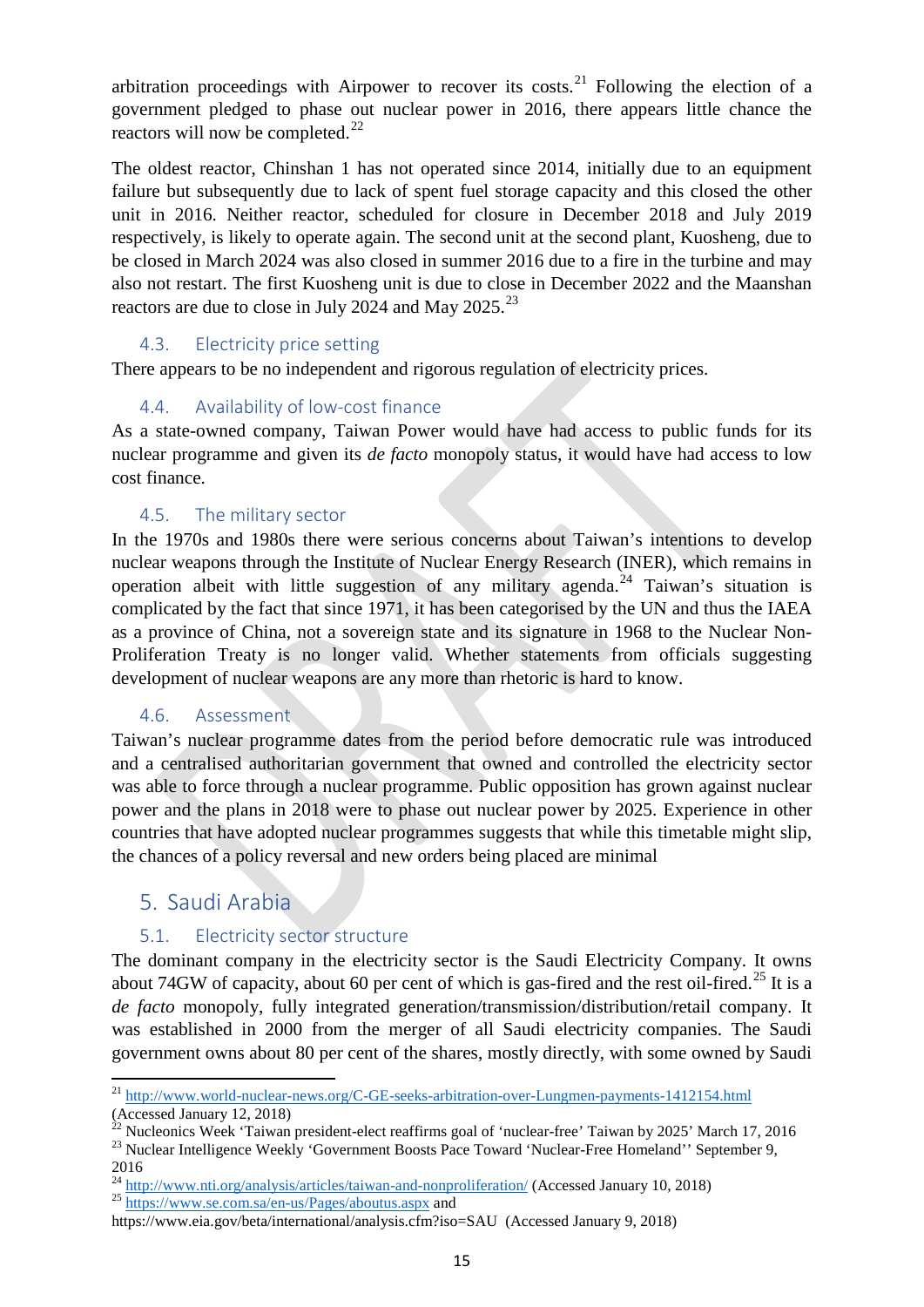Aramco. There are plans to functionally unbundle the company into competing generation companies, a transmission company and distribution/retail companies. There are a small number of independent power producers, allowed from 2007 onwards.

Electricity demand appears to be growing rapidly and power generated in 2016 was 7 per cent more than in 2015. The government anticipates rapid growth will continue and in 2016, the King Abdullah City for Atomic and Renewable Energy (KA-CARE) was calling for an additional 41GW of solar power, 17.6GW of nuclear and 9GW of wind power by 2032, although the nuclear target had already been downgraded by the government.

### 5.2. Status of the nuclear programme

<span id="page-15-0"></span>The attempt to launch a nuclear power programme dates from August 2009 when the Saudi government announced that it was considering a nuclear power programme.<sup>[26](#page-15-1)</sup> At that time, KA-CARE was set up to lead the nuclear programme. In April 2010 a royal decree was issued saying: 'The development of atomic energy is essential to meet the Kingdom's growing requirements for energy to generate electricity, produce desalinated water and reduce reliance on depleting hydrocarbon resources.<sup>[27](#page-15-2)</sup>

The potential size of the Saudi reactor market and its ability to provide its own finance makes Saudi Arabia a very attractive market for all the reactor vendors including small reactors for desalination purposes. A 2013 target of 17GW of nuclear capacity by 2030 had slipped to 2040 by 2015 and by 2017, it was not clear whether there was still any target. The first step would be the ordering of two reactors (2.2-3.2GW) at a site yet to be determined. In January 2018, two sites, Umm Huwayd and Khor Duweihin, were reported to have been shortlisted.<sup>[28](#page-15-3)</sup>

Vendors who have expressed an interest in the market include GE-Hitachi, Toshiba/Westinghouse, Areva and Rosatom. In October 2017, KA-CARE submitted a request for information (RFI). Several vendors have expressed an interest in the market but those responding to the RFI were reported to be China National Nuclear Corporation, Korea Electric Power Co (KEPCO), EDF/Framatome, Rosatom and Westinghouse.<sup>[29](#page-15-4)</sup> The financial collapse of Areva and Westinghouse mean it may be problematic for them to place bids. By end 2017, Saudi Arabia was claiming it would launch reactor tendering process within months with a view to selecting the vendor by end 2018, signing a contract in 2019 and commissioning the first unit in 2027. This timetable is very ambitious.

Suppliers mentioned for the small reactor market include: INVEP (Argentina) with its 27MWe CAREM reactor (under construction in Argentina since 2014): China Nuclear Engineering Corporation with its high temperature reactor, HTR-PM, based on the reactor under construction in China; and KAERI (Korea) with its SMART reactor (up to 100MWe), to be jointly developed with KA-CARE. KA-Care is reported to own a percentage of the Intellectual Property for the SMART design.<sup>[30](#page-15-5)</sup>

<span id="page-15-1"></span><sup>26</sup> <http://www.world-nuclear.org/information-library/country-profiles/countries-o-s/saudi-arabia.aspx> (Accessed January 10, 2018)

<span id="page-15-2"></span><sup>27</sup> <http://www.world-nuclear.org/information-library/country-profiles/countries-o-s/saudi-arabia.aspx> (Accessed December 14, 2017)

<span id="page-15-3"></span><sup>&</sup>lt;sup>28</sup> <https://www.meed.com/exclusive-saudi-arabia-shortlists-two-sites-first-nuclear-power-project/> (Accessed February 5, 2018)<br><sup>29</sup> Nuclear Intelligence Weekly 'Ka-Care Hopes to Choose from Five Bids by Year's End' January 19, 2018

<span id="page-15-5"></span><span id="page-15-4"></span><sup>&</sup>lt;sup>30</sup> <https://www.meed.com/exclusive-saudi-arabia-shortlists-two-sites-first-nuclear-power-project/> (Accessed February 5, 2018)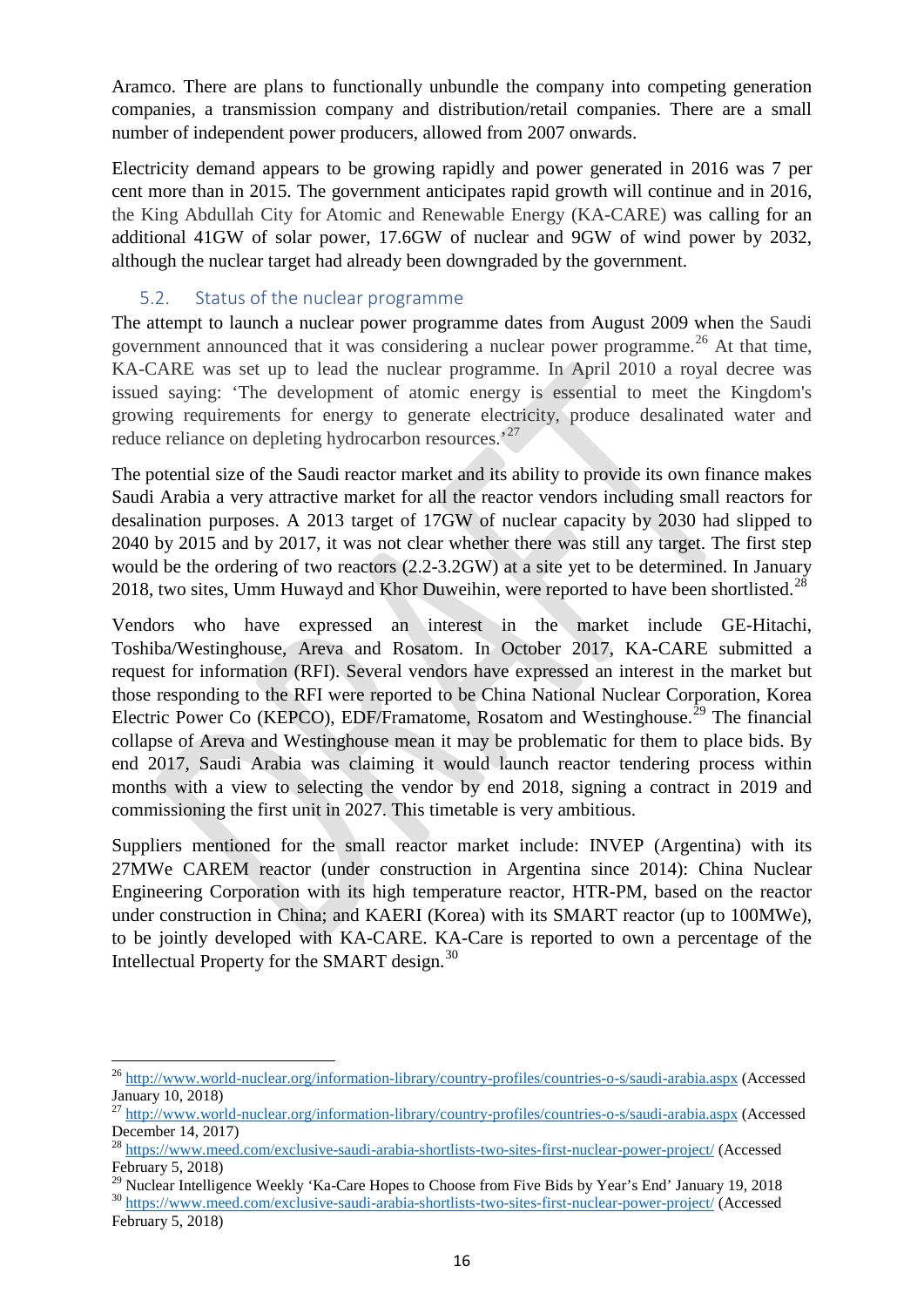### 5.3. Electricity price setting

<span id="page-16-0"></span>A regulatory body, the Electricity and Cogeneration Regulatory Authority (ECRA) was set up in  $2001$ .<sup>[31](#page-16-6)</sup> Its mission is to 'insure that supplies of electricity and desalinated water products provided to consumers in the Kingdom are adequate, reliable, of high quality and reasonably priced'. Its most recently published annual report was for 2014.<sup>[32](#page-16-7)</sup> It states that its responsibilities include:

'Assessment of tariffs charged for supply of the electricity and water desalination industry services, periodic review of these tariffs and when modification is needed, modifying whatever tariffs fall within its purview while for other tariffs submitting proposals to the government.'

It is difficult to determine how rigorous and independent these reviews are and how far they determine electricity tariffs.

### 5.4. Availability of low-cost finance

<span id="page-16-1"></span>Given that SEC is state-controlled and given the vast income Saudi Arabia has from oil and gas, it seems likely that whoever was charged with owning and operating any Saudi reactors would have access to cheap capital.

### 5.5. The military sector

<span id="page-16-2"></span>Saudi Arabia's avowed intention to build up a full fuel cycle including enrichment and reprocessing to match its reactor programme has led to serious concerns about the proliferation risk this raises. In particular, there are concerns that the US Trump government wants to come to an agreement with Saudi Arabia that does not require it to fulfil the 'Gold Standard' of a promise not to reprocess fuel and extract plutonium nor to enrich uranium.<sup>[33](#page-16-8)</sup>

### 5.6. Assessment

<span id="page-16-3"></span>Saudi Arabia has yet to commit to a nuclear programme and, given the wealth of the country and its ability to provide cheap finance, winning orders in Saudi Arabia would represent a major coup for a successful vendor. Despite this, perhaps only the Chinese vendors, who are only mentioned in the context supplying small reactors using their unproven high temperature gas-cooled reactor technology, are in a position to sell reactors at loss-leader prices and even they would not be able to sell at a loss for more than one or two reactors. So, unless there is a strong covert agenda to develop a military nuclear capability under the cover of a civil programme, there must be serious doubts whether Saudi Arabia will proceed with a nuclear programme when it sees the scale of costs involved. Intuitively, Saudi Arabia would appear an ideal location to develop solar power with the demand profile (notably for air conditioning) and solar supply availability appearing to match well.

# <span id="page-16-4"></span>6. Iran

# 6.1. Electricity sector structure

<span id="page-16-5"></span>By 2017, the installed electricity capacity in Iran had reached  $77$ GW.<sup>[34](#page-16-9)</sup> Until 2000, the Iran electricity sector was dominated by the state-owned vertically integrated company,

<span id="page-16-7"></span><span id="page-16-6"></span><sup>&</sup>lt;sup>31</sup> <http://www.ecra.gov.sa/en-us/Pages/default.aspx> (Accessed January 9, 2018)<br><sup>32</sup> <http://www.ecra.gov.sa/en-us/MediaCenter/doclib2/Pages/SubCategoryList.aspx?categoryID=4> (Accessed January 9, 2018)

<span id="page-16-8"></span> $\frac{33 \text{ http://thehill.com/opinion/national-security/367838-reactors-for-saudi-arabia-are-bad-business-and-dangerous-diplomacy}{}$  (Accessed January 9, 2018)

<span id="page-16-9"></span> $\frac{\text{diam}_{S}(\text{cos}-\text{dip})\cdot\text{sinul}_S}{\text{dip.}/\text{www.iran-daily.com/News}/194482\cdot\text{html}}$  (Accessed January 15, 2018)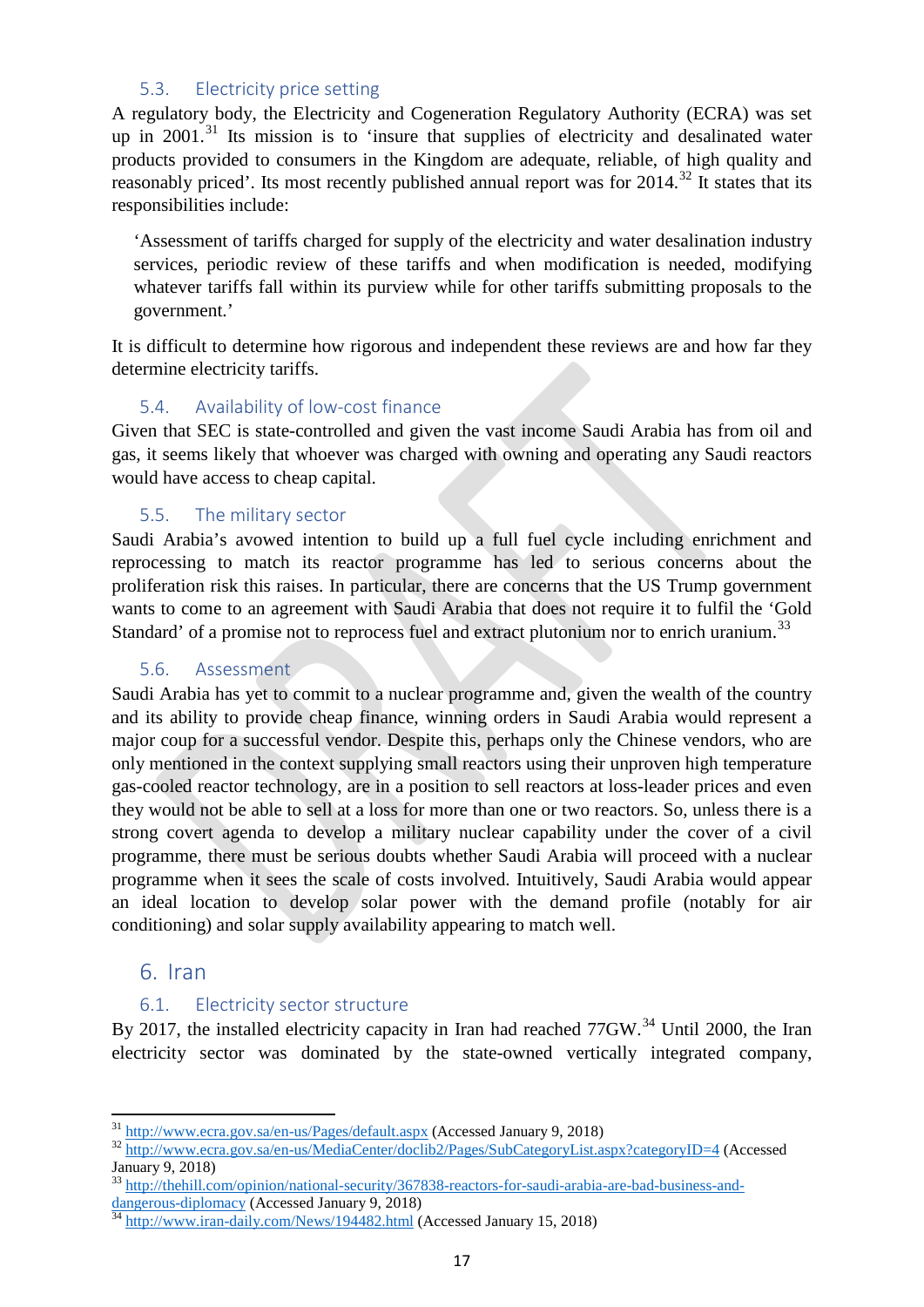TAVANIR.[35](#page-17-1) Since then there has been a process of privatisation and introduction of competition so that by 2015, nearly half of Iran's power generation came from privately owned companies. However, TAVANIR remains the main player and its web-site states it 'manages generation, transmission and distribution of power'.<sup>[36](#page-17-2)</sup>

About two thirds of Iran's generating capacity uses natural gas, about a quarter oil, with nuclear, coal, hydro and renewables making up the remaining 10 per cent. Demand has grown rapidly in recent years, by about 7 per cent per annum leading, at times, to shortages. However, in 2014, the government increased prices by 25 per cent and again by 20 per cent in 2015 to reduce subsidies and to dampen growth.

There are 16 Regional Electricity Companies (RECs), all wholly owned by TAVANIR, which have a management role in their region. There are 39 Distribution Companies (DCs) that are responsible for distribution and retail in their region. 40 per cent of the shares in each of these companies is owned by TAVANIR with the balance owned by a public/private company established in 2004, SABA. There are 39 Power Generation Management Companies that operate the power plants in their region. Again, 40 per cent of the shares are owned by TAVANIR, 40 per cent by the Ministry of Energy and 20 per cent by others. There are many generation companies, some owned by TAVANIR, some by private investors. There is a pool-based day-ahead wholesale power market, the Iranian Electricity Market (IEM), established in 2003. It is not clear how far this market places genuine competitive pressure on the companies given that it can be effectively bypassed with bilateral contracts.

A regulatory body, the Iran Electricity Market Regulatory Board (IEMRB) was established in 2004, but its role appears to be setting and monitoring rules rather than regulating prices.

### 6.2. Status of the nuclear programme

<span id="page-17-0"></span>Iran had ambitious nuclear plans until 1979 under the Shah.<sup>[37](#page-17-3)</sup> Two 1200MW PWRs were ordered from the German company, Kraftwerk Union (later known as Siemens) in 1976 to be built at the Bushehr site. Work started on the plant then and was claimed to be 77 per cent complete when work was abandoned in 1979 after the overthrow of the Shah.<sup>[38](#page-17-4)</sup> Two PWRs were ordered from the French company, Framatome, for the Karun River site (also known as Darkhovin and Esteghlal) in 1977 but were abandoned a year later<sup>[39](#page-17-5)</sup>. In 1991, a Swiss arbitration court awarded Framatome US\$700m in compensation for cancellation of the contract.[40](#page-17-6) Four more reactors were ordered from Kraftwerk Union but cancelled before work had started. Around this time, Iran took a stake in the Eurodif uranium enrichment plant built in France.

Plans to complete the Bushehr plants were discussed with Siemens in the 1980s but in 1987, the facility was bombed during Iran/Iraq war.<sup>[41](#page-17-7)</sup> Despite this, discussions continued with Siemens over the completion of the reactors. However, in 1995, Iran reached an agreement with Russia to complete one of the reactors.<sup>[42](#page-17-8)</sup> Construction restarted in 1996 but commercial operation was not until 2013. The single reactor appears to be a V-320 Rosatom reactor (the

<span id="page-17-1"></span><sup>&</sup>lt;sup>35</sup> [G.RezaYousefi,](http://www.sciencedirect.com/science/article/pii/S0301421517303026#!) [Sajjad Makhdoomi Kaviri, Mohammad Amin Latify,](http://www.sciencedirect.com/science/article/pii/S0301421517303026#!) [Iman Rahmati](http://www.sciencedirect.com/science/article/pii/S0301421517303026#!) (2017) 'Electricity industry restructuring in Iran' Energy Policy, volume 108, pp212-226

<span id="page-17-3"></span><span id="page-17-2"></span> $\frac{36}{37}$  <http://www.tavanir.org.ir/en/1.php> (Accessed January 10, 2018)<br> $\frac{37}{2}$  <http://www.world-nuclear.org/information-library/country-profiles/countries-g-n/iran.aspx> (Accessed January 10, 2018)

<span id="page-17-4"></span> $38$  Washington Post 'Iran Set to Scrap \$34 Billion Worth of Civilian Projects' May 30, 1979.<br> $39$  Washington Post 'Iran Cuts Back Nuclear Plans To Save Money' October 23, 1978

<span id="page-17-7"></span>

<span id="page-17-6"></span><span id="page-17-5"></span><sup>&</sup>lt;sup>40</sup> Agence France Presse 'Iran told to pay France in 700 million in damages' October 2, 1991<br><sup>41</sup> United Press International 'Iraq bombs unfinished Iranian nuclear power plant' November 17, 1987<br><sup>42</sup> Xinhua News Agency '

<span id="page-17-8"></span>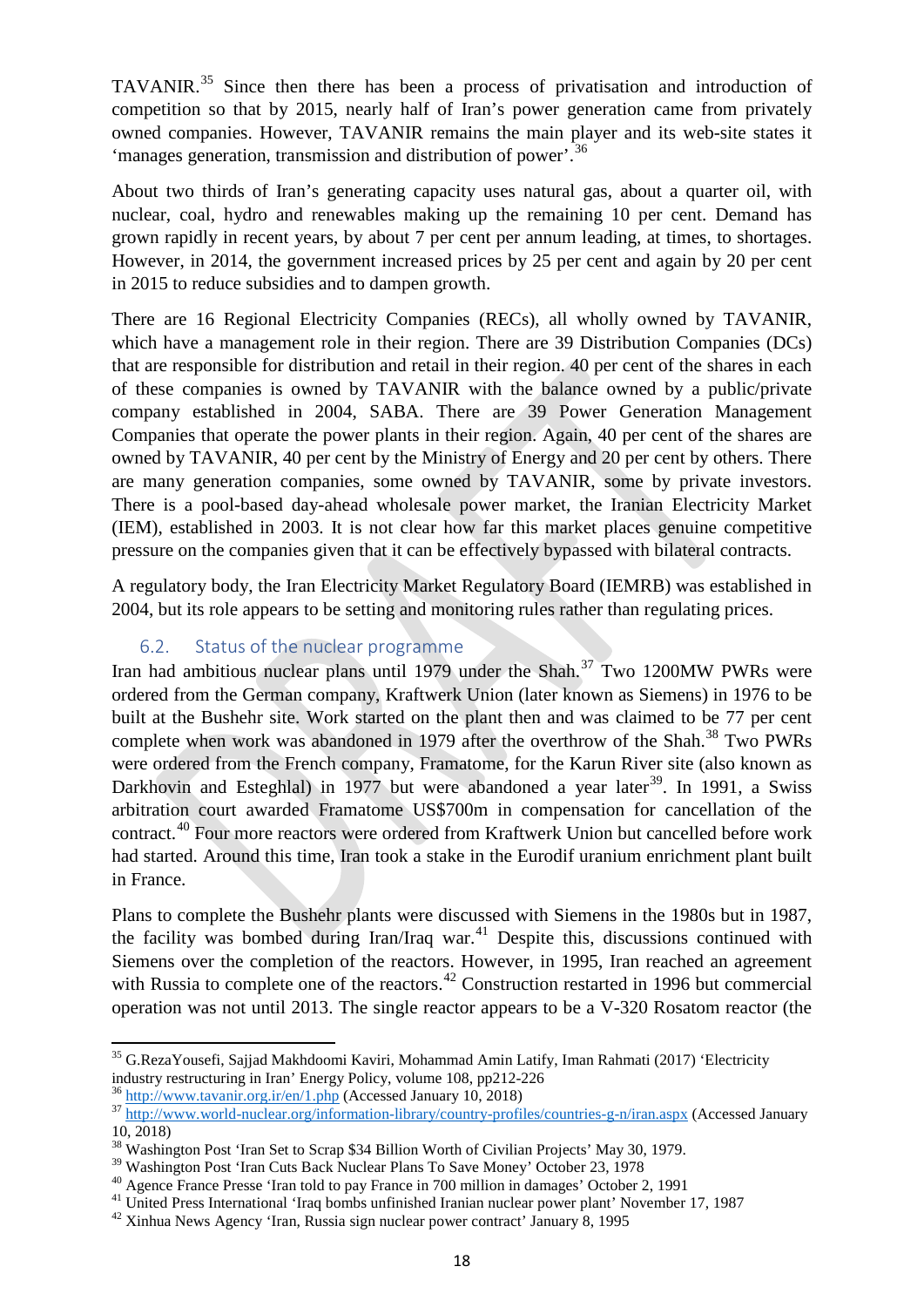Russian standard model from the 1980s) housed in the existing Siemens containment (Khlopkov & Lutkova, 2010). Operation of the plant has been problematic. It took 28 months from first power to commercial operation (typically this takes about three months) and in its three full years of commercial operation to end 2016, its capacity factor<sup>[43](#page-18-4)</sup> was only 53 per cent compared to the world average of about 80 per cent.

Discussions on further orders did not take place until the Bushehr unit was in commercial operation. In 2014, Iran agreed a deal with Rosatom to build two further reactors at the Bushehr site with an option for six further reactors, two more at Bushehr and four at an undetermined site. There was optimism that construction would start soon but in November 2017, first structural was not expected before 2019 with operation in 2026 and the second unit following two years later. $44$ 

It also signalled its interest in building an indigenous PWR design of 360MW at the Darkhovin site and buying the ACP100 SMR from China (CNNC) for installation at the Makran site.<sup>[45](#page-18-6)</sup> There is no schedule for either of these projects and, if they go ahead, start of construction is several years away.[46](#page-18-7)

# 6.3. Electricity price setting

<span id="page-18-0"></span>It is clear that it is the government, not IEMRB that sets prices and, given the dominance of the state-owned TAVANIR, this is not surprising.

# 6.4. Availability of low-cost finance

<span id="page-18-1"></span>While Iran has huge reserves of oil and gas, international sanctions have seriously reduced its sales of oil and gas and the availability of finance is heavily dependent on the world oil price. With the relatively low oil prices of 2017/18 and sanctions still in force, it seems likely that an Iranian nuclear programme would only be possible with foreign finance.

# 6.5. The military sector

<span id="page-18-2"></span>There has been long-running concern about Iran's uranium enrichment and reprocessing plants, even though Iran claims it is in compliance with the Non-Proliferation Treaty. The Tehran Nuclear Research Centre (TNRC) has always been at the heart of Iran's civil and military nuclear capability including the enrichment and reprocessing facilities.

# 6.6. Assessment

<span id="page-18-3"></span>Iran has a long history going back more than four decades of trying to develop nuclear power. All it has to show for this is one rather problematic operating reactor. Proliferation concerns would make it difficult for US, European and Japanese vendors to supply plant there. Iran says it has its own reactor technology but over the last decade claims that construction would start soon on an Iranian-designed reactor have not been realised.

Iran's experience with the Russian nuclear industry, which took nearly 20 years to complete the part-built reactor at Bushehr seems poor, so it is surprising that Iran has turned to Russia for new orders. China has signalled its interest in the Iranian market, but Iran appears only interested in its unproven Small Modular Reactor design, ACP100 rather than Hualong One.

<span id="page-18-4"></span><sup>&</sup>lt;sup>43</sup> Annual capacity factor is the power produced in a year as a percentage of the power that would have been produced had the plant operated at full power uninterrupted.

<span id="page-18-7"></span><span id="page-18-6"></span>

<span id="page-18-5"></span><sup>&</sup>lt;sup>34</sup> Nuclear Intelligence Weekly 'Briefs' November 3, 2017<br><sup>45</sup> Nuclear Intelligence Weekly 'Iran Looks to China as Well as Russia for Reactors' April 17, 2015<br><sup>45</sup> Nuclear Intelligence Weekly 'Potential and Existing Globa Earlier)' September 8, 2017 and Nuclear Intelligence Weekly 'Limited Newbuild Ambitions Beyond Bushehr' October 14, 2016.